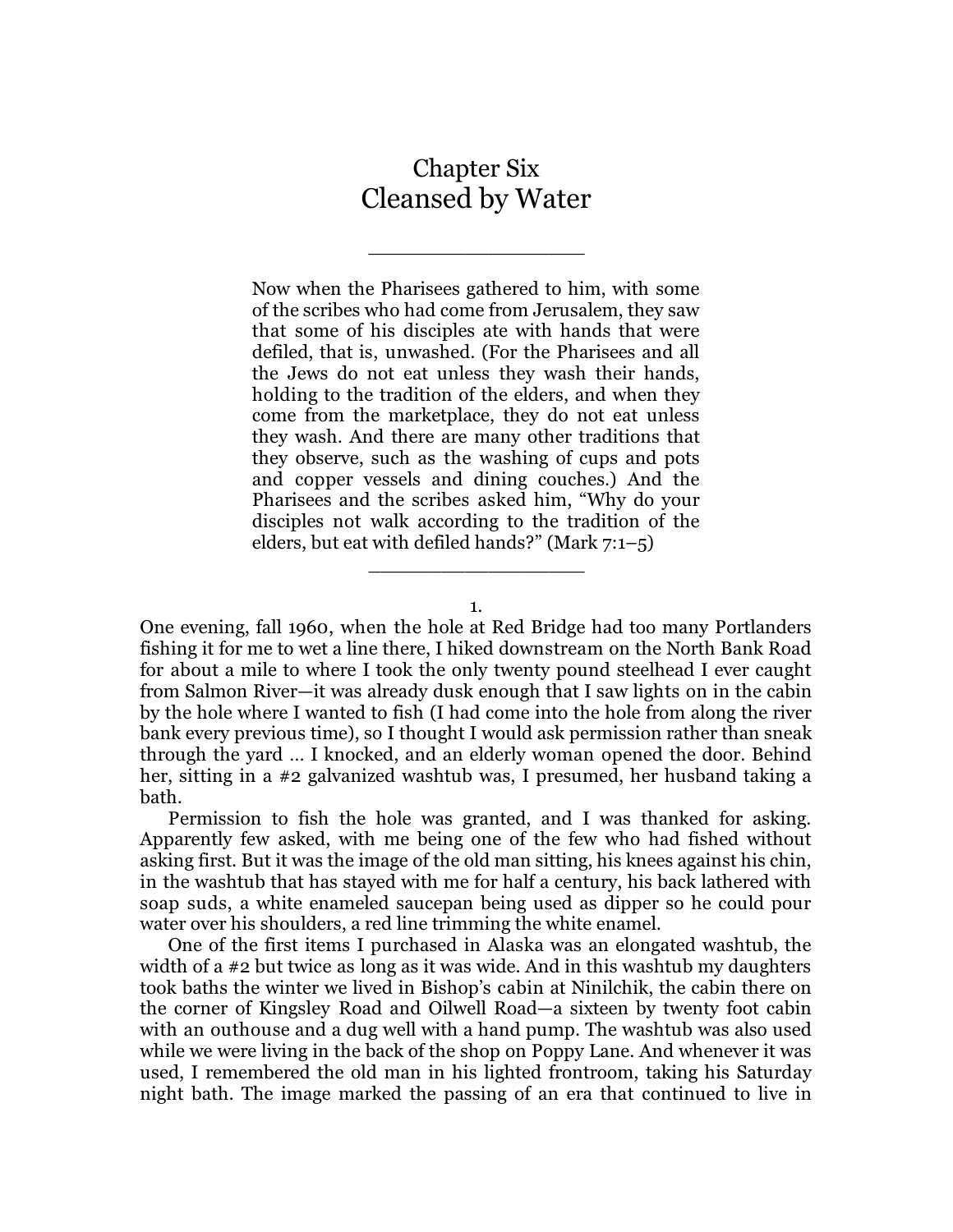Alaska as an economy oscillated between boom and bust as if the economy were the pendulum of a grandfather clock.

Washing with water cleanses the outside of a person but does nothing for the inside other than making the person feel good about him or herself. But washing is the cultural expectation. … My youngest daughter's third son was born two months premature and was in an incubator for more than a month. To get in to see him, everyone had to scrub hands as a surgeon would, vigorously scrubbing for a timed two minutes, enough time for the antibacterial soap to do its work. So the washing of hands, one of the reasons why Medieval Jewish communities were less affected by plague epidemics, is a particularly valuable hygienic practice, but the ritualistic washing of hands gave Jews away to Spanish inquisitors throughout that period when the Roman Church sought to purify Europe, removing from civil society the practices of Christ Jesus, who was and walked as an observant Jew.

The apostle whom Jesus loved wrote,

And by this we know that we have come to know him, if we keep his commandments. Whoever says "I know him" but does not keep his commandments is a liar, and the truth is not in him, but whoever keeps his word, in him truly the love of God is perfected. By this we may know that we are in him: whoever says he abides in him ought to walk in the same way in which he walked. (1 John 2:3–6)

The excuses *Christians* make for not walking as Jesus walked are too many to individually address, but that is all they are: excuses for not doing what the person should know is right. For Paul said, "Be imitators of me, as I am of Christ" (1 Cor 11:1) … if Paul was imitating Christ Jesus, and if John said that disciples should walk in the same way that Jesus walked, what justification is there for a *Christian* to continue walking and living as a Gentile (i.e., as someone from *the nations*)? And why would the person who, regardless of the knowledge the person has, walks as a Gentile expect to receive anything from the Father or the Son?

Judaism developed elaborate requirements for washing hands from fairly thin reasoning: "Anyone whom the one with the discharge touches without having rinsed his hands [to the elbow] in water shall wash his clothes and bathe himself in water and be unclean until the evening" (Lev 11:15) … when does having a bodily issue correspond to having a spiritual or theological issue? The linguistic equivocation that would have a bodily discharge as an "issue" merging into an ideological controversy as an "issue" is the type of play Jesus utilized to make his points, but is also the type of play that Romans detested. Latin speakers wanted to weld words to their linguistic objects so that a "sign" could only point in one direction. And modern translators have sought to eliminate equivocation through selecting English icons that are difficult to mend as they drift through the currents of time; hence, nocturnal issues have become discharges as in ejaculation.

If the person who ejaculates touches someone without having first washed his hands, the person touched is to bathe and wash his (or her) clothing, a reasonable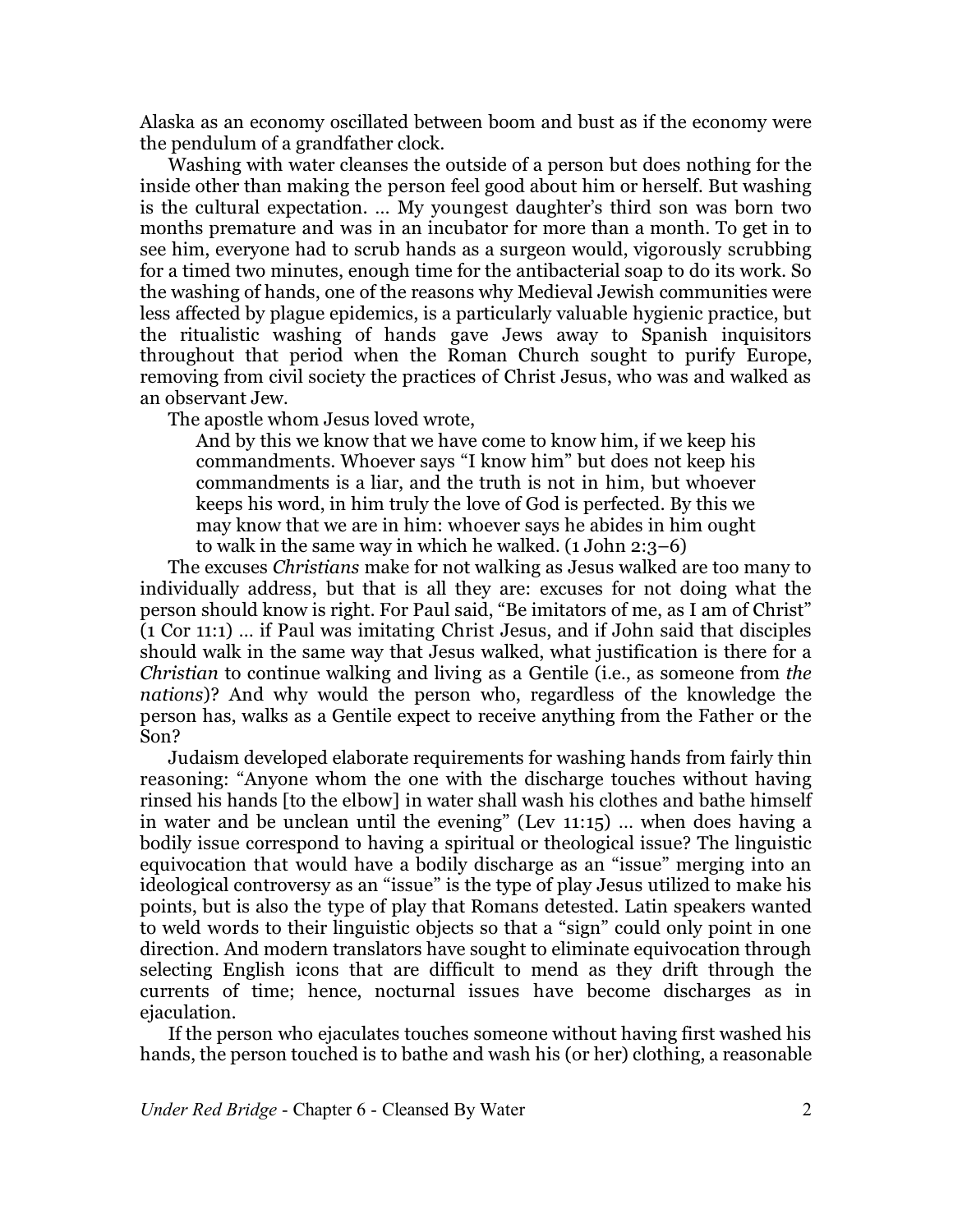policy in an era where contact with AIDs is possible. But AIDs can only kill the tent of flesh; it cannot kill the new creature born of spirit. However, ejaculation while viewing pornography can kill the new creature, and is a nightly issue that defiles the person. It isn't the fluids that defile the person or even the images viewed, but what the mind thinks. It isn't the things of this world that defiles the new creature, but those things that are not physical such as the desires of the heart and the thoughts of the mind.

Judaism would have a person wash both hands before praying, the tradition based upon the ritual purification by washing before entering the Temple at Jerusalem, with prayers serving as the coming into God's presence that entering the Temple represented … did Judaism never notice that there was no Ark of the Covenant in the Second Temple, that there was no presence of God in the Second Temple, that it was the angel Gabriel who appeared to Zechariah when he was chosen by lot to enter the temple and burn incense, that once the glory of the Lord left the first temple (Ezek chap 10) that glory didn't return to the Second Temple until the man Jesus entered the temple to cleanse it. The leaders of the temple scammed Israel for nearly five centuries, the high priest pretending to make atonement for Israel on *Yom Kipporim* when there was no Ark of the Covenant in the Holy of holies.

Jesus in His body saw the Second Temple destroyed and raised up in three days, with His Body (1 Cor 12:27) being today the temple of God (1 Cor 3:16–17; 2 Cor 6:16). The new creature, born of spirit as a son of God, is a spiritual Levite called to serve the Lord (1 Pet 2:9)—and this new creature cannot wash hands with water before entering the temple; rather, this new creature cleanses the heart through a journey of faith, making washing with water not the shadow and copy of the Holy Spirit but of faith.

The Babylonian Talmud describes the importance of washing hands before and after meals, with the washing after a meal (*mayim aharonim*) being the washing of greater importance, a sensibility that seems odd to endtime disciples. The reasoning apparently was that the salt used to preserve food could be harmful to eyes if it wasn't removed from the hands before eyes were rubbed, a fabricated and contorted vein of logic that has undergone revival in recent years as Judaism struggles to keep the profane from permanently contaminating the sacred, little realizing that by its unbelief all of Judaism has been contaminated.

After receiving permission to fish the hole, I made only a couple of casts before it was dark enough that thought I had better head for home, thinking all the while about the old man in the wash tub in the middle of his living room floor, knowing that it wasn't even a possibility of me taking a bath in a washtub—I was far too large.

2.

The men with the wasp-waist Langley spinning reels would disappear from under Red Bridge when fall rains raised the river, turning it into an angry torrent, making the hole nearly unfishable and washing away the litter left on the rocks. Others would come, usually from Portland or Salem; they would make a few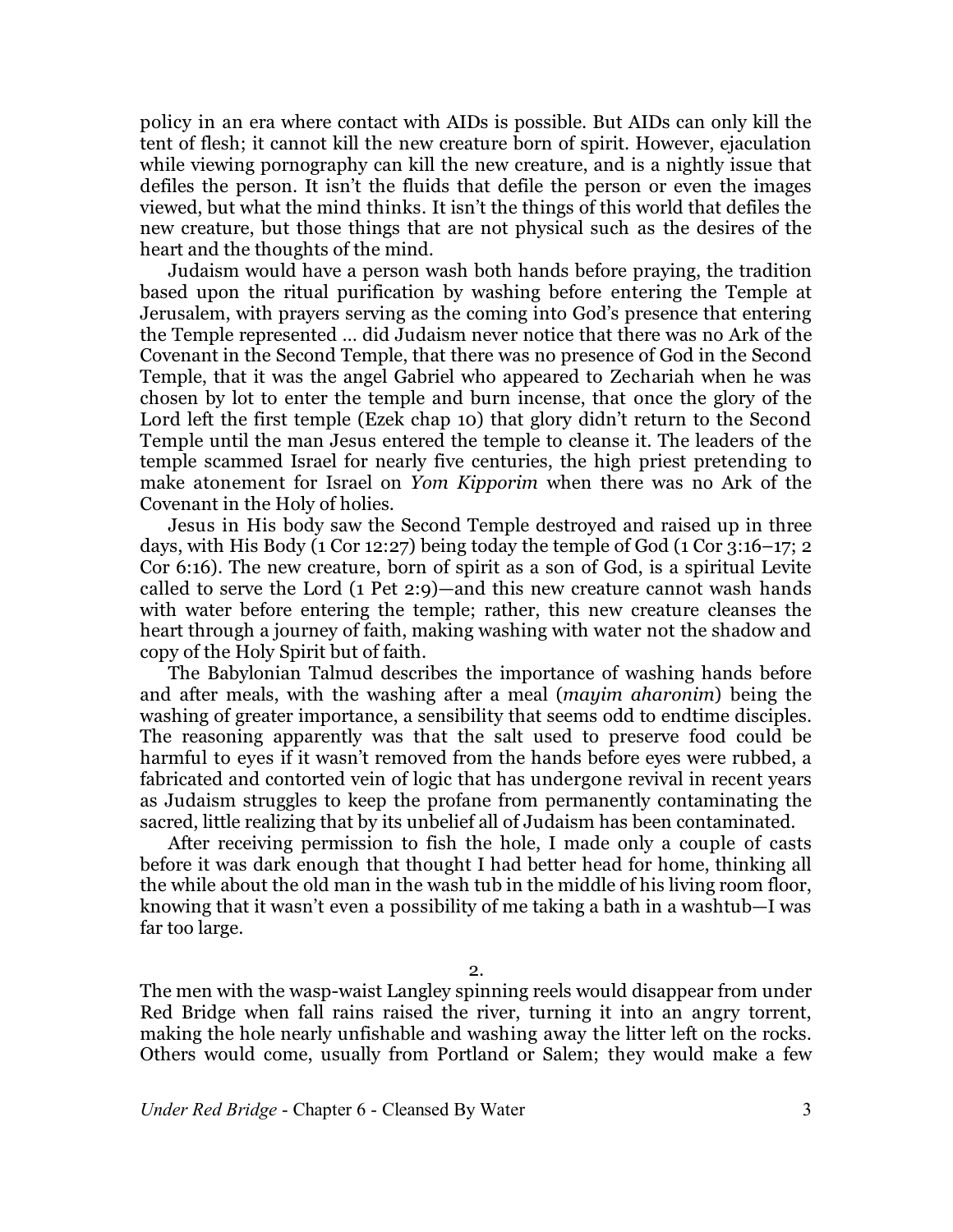casts, then leave. If steelhead were to be effectively fished in the hole, the person had to go to the end of the hole and cast upstream with enough weight to get the bait down in a hurry. The drift was straight toward the fisherman, making hookups difficult. A few people would fish the drift upstream of the hole from the other side of the river. But for steelhead, the better fishing was below the hole and in the next hole downstream.

The annual flooding purged from the river organic debris from beaverchew to the spawned carcasses of Chinook, leaving anything lighter than stone tangled in the spindrift which I would search with my eyes as I passed by, looking for lures, mainly Okie Drifters not too beat-up to fish … the plastic lure bodies were always in better shape than the hook above and below the bobber. Seldom was a hook found that was fit to fish. The exposed carbon steel of the point and barb would rust badly in days, leaving the hooks as tiny iron deposits intended to fool someone with a metal detector who hoped to find real treasure hidden in cleansed sand beaches, most a couple of yards long.

That is what water does, cleanse whatever it flows over or through, a detergent being a wetting agent that breaks water's surface tension so it can pass through where it couldn't otherwise go—and it is this physical characteristic of cleansing that is analogous to faith, which cleanses inwardly by causing a person to do those things that are right and honorable by belief that those things are what a person should do. This cleansing isn't dependent upon the person receiving a second breath of life (i.e., being born of spirit as a son of God). Rather, this cleansing by faith occurs when a person believes his (or her) neighbor and brother deserve to be treated as the person would like to be treated, the golden rule, the "gold" that is found after faith purges the insides of a person.

The work of the law is love for neighbor, with this love seen in what a person will do for his or her neighbor when it is inconvenient or a burden to the person … when living by Twin Bridges along the Siletz River, my wife lost control of our Bronco and drove into the stream halfway up our half-mile-long lane just before midnight on a stormy night in November. Drenched, cold, she walked to the house and told me that the water was up to the hood. The Bronco couldn't be left where it was, and I called Dennis Brilley and Don Schilling to see if they could come help—both had to work day shift at the pulpmill, so it was a hardship for both to come out on this night.

Don Schilling had more experience than either Dennis or I had in getting rigs out of mud; plus, he had a four-wheel-drive Travelall with a winch … it was two before we got the Bronco back on the graveled lane. All three of us were exhausted, soaked, but with too much adrenaline pumping through us to immediately get to sleep. And all three of us would be getting up to go to work shortly.

The examples of neighbors helping me, and I, neighbors, are really too numerous to recount; nor should they be recounted. These examples make up the work of the law. One neighbor repaired small engines gratis; another welded whatever needed welding. I had an engine lathe and machined parts of all sorts. None of us living along the Siletz during the late 1960s and first few years of the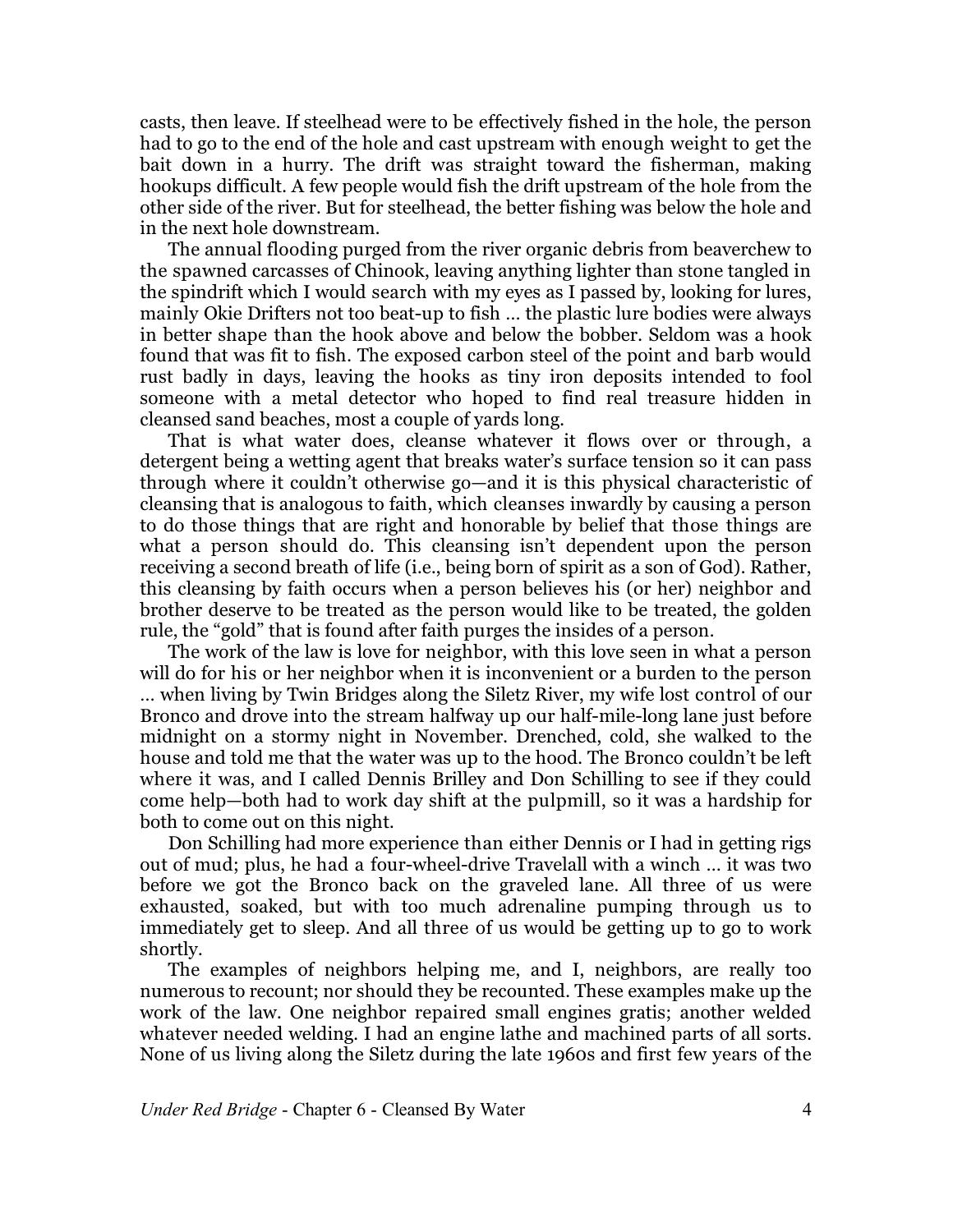1970s asked each other for money, nor expected to be paid for the work we did for each other. We covered each other because we needed-to. The entire rural cultural of the Coast was dependent upon neighbor helping neighbor, making sure that each of us had those things we needed to not only survive but prosper.

But when I was first baptized, my neighbors were actually mad at me because I was no longer one of them as far as they were concerned, and I moved to Alaska before most of them got over the separation that comes from becoming a "Christian," which for them was an affront because of Evangelical proselytizing (they didn't want to be religious, and they especially didn't want anyone asking them if they knew the Lord). What they were actually responding-to, though, was me receiving a second breath of life that somehow changed me or changed the aura I cast before I was really aware of the change. They picked-up on the change immediately: I didn't believe in proselytizing and said nothing to any of them about religion, but they knew; they felt the difference, and they didn't like what they felt. They became like those who would have passed judgment on the saints at Colossae (Col 2:16), because these Colossian converts no longer ran to excess … it was not Jews nor Jewish converts who were passing judgment on Greek converts concerning food and drink, but the former friends and neighbors of the converts, who were angry that a friend had become a Judaizer.

No one questions that Judaism was Christianity's parent religion, or that Christianity began as a sect of Judaism. The problem is whether the "Christianity" that the world knows is of the God of Abraham, Isaac, and Jacob, or whether today's Christianity is of demons, for Paul writes,

And what I do I will continue to do, in order to undermine the claim of those who would like to claim that in their boasted mission they work on the same terms as we do. For such men are false apostles, deceitful workmen, disguising themselves as apostles of Christ. And no wonder, for even Satan disguises himself as an angel of light. So it is no surprise if his servants, also, disguise themselves as servants of righteousness. Their end will correspond to their deeds. (2 Cor  $11:12-15)$ 

And what was it that Paul was doing to separate himself from false apostles and the servants of Satan?

Or did I commit a sin in humbling myself so that you might be exalted, because I preached God's gospel to you free of charge? I robbed other churches by accepting support from them in order to serve you. And when I was with you and was in need, I did not burden anyone, for the brothers who came from Macedonia supplied my need. So I refrained and will refrain from burdening you in any way. (2 Cor 11:7–9)

Paul did not ask for money or support even when he was in need, a test that few if any of today's Christendom, Sabbatarian or  $8<sup>th</sup>$ -day, can pass.

There is no way to trivialize what Paul writes: no minister, teacher or televangelist who asks for support works on the same terms as Paul worked. Let it here be said with all of the authority that words can possess, if a minister or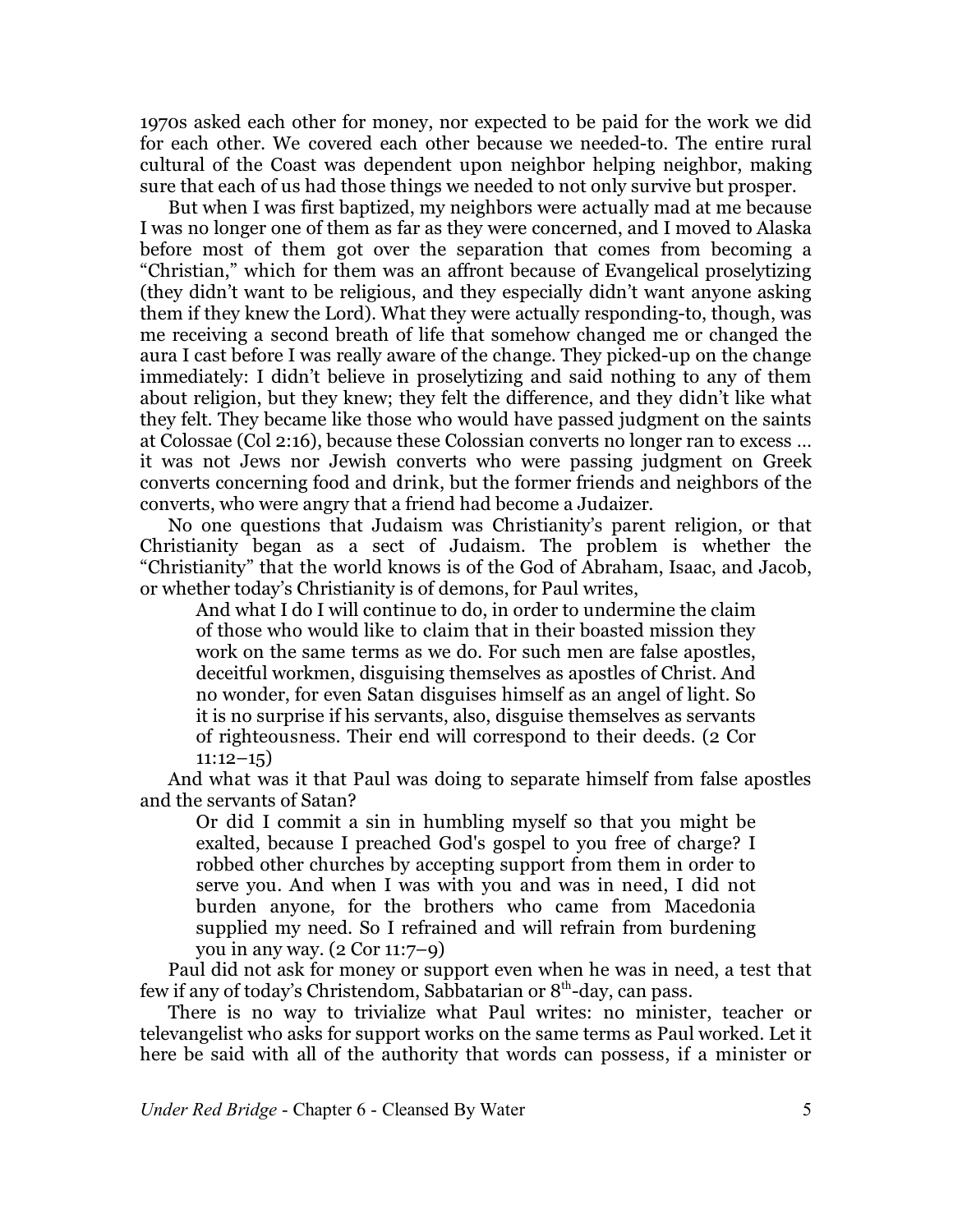pastor or anyone claiming to work for Christ Jesus asks for money—not that the person doesn't have the right to be supported—the person is a false apostle, a deceitful workman, a servant of Satan, disguised as a servant of righteousness.

The person who works for Christ Jesus and the Father does not need to ask men and women for support even though the person's support will come in one way or another from other men and women, whether through offerings or the sale of handwork or as wages for secular work. It is the Father's responsibility to provide the needs of the person whom He has called to labor for Him, and He is absolutely faithful to do this. But He calls far fewer people to labor for Him than there are ministers and evangelists who come in Jesus' name saying they have been called to ministry, while asking others to support them. So the test to determine whether a person labors for the Father, having been called by the Father and the Son to do this labor, or whether the person labors for demons is simply, does the person ask for support? If the answer is yes, then the person has not been called by the Father to do a work for Him—or the person is greedy and is not satisfied with how the Father provides for the person.

Apply the above logic backwards [reverse engineering], did the Levitical priesthood have to ask for support from Israelites in the other tribes—and the answer is a resounding, NO! Why? Because the Lord took the descendents of Levi from Israel in lieu of taking the firstborns of Israel (Num 1:47–54; 3:40–41, 45), and Israel was commanded by the Lord to bring to the Lord the firstfruits of the land, with the Levite to eat of the Lord's portion of all the land produced (Deut 18:1–8; chap 26). And because the command to bring to the Lord the firstfruits (i.e., the tithe) was explicit, there was no need for the Levites to get on television (not that television existed) and beg for money as if the servants of the Lord were paupers because of the Lord's failure to provide for them. Such begging is *prima facie* evidence that these televangelists serve Satan while disguised as ministers of righteousness.

If a person wants to see the fangs of the wolves who presently shepherd Christendom, quit giving money to these *canids*.

If the Levitical priesthood had no need to ask for tithes and offerings but received them because every Israelite knew what the Lord required of Israel, especially after the prophet Malachi wrote,

For I the Lord do not change; therefore you, O children of Jacob, are not consumed. From the days of your fathers you have turned aside from my statutes and have not kept them. Return to me, and I will return to you, says the Lord of hosts. But you say, 'How shall we return?' Will man rob God? Yet you are robbing me. But you say, 'How have we robbed you?' In your tithes and contributions. You are cursed with a curse, for you are robbing me, the whole nation of you. Bring the full tithe into the storehouse, that there may be food in my house. And thereby put me to the test, says the Lord of hosts, if I will not open the windows of heaven for you and pour down for you a blessing until there is no more need. I will rebuke the devourer for you, so that it will not destroy the fruits of your soil,

*Under Red Bridge* - Chapter 6 - Cleansed By Water 6 6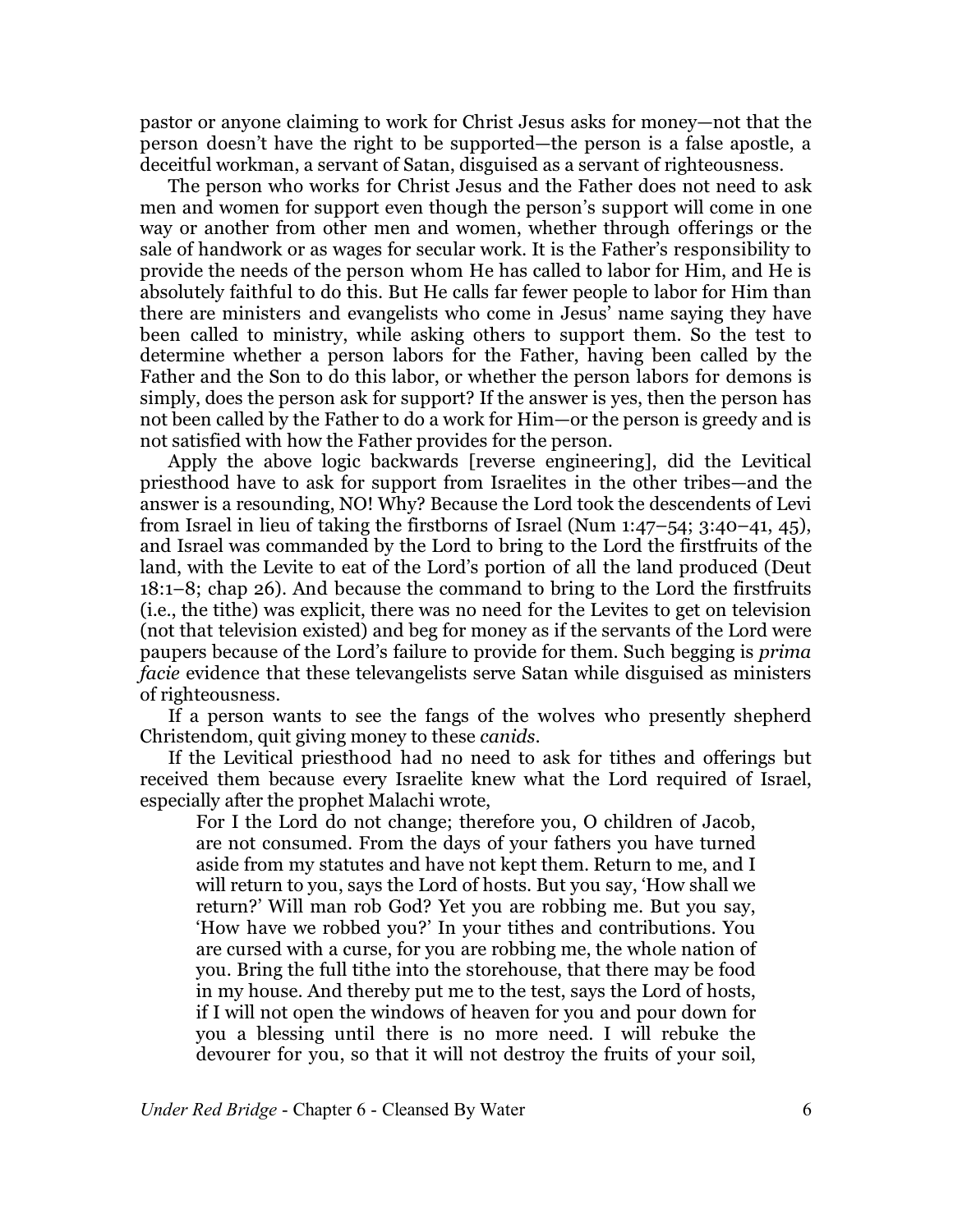and your vine in the field shall not fail to bear, says the Lord of hosts. Then all nations will call you blessed, for you will be a land of delight, says the Lord of hosts.  $(3.6-12)$ 

then those who have been called by the Father and the Son for a work like that foreshadowed by the Levitical priesthood serving in the earthly temple have no more need to ask other men for support than a Levite had of asking other men for support; for when Israel did not support the Levite, Israel was cursed by the Lord whereas the land was blessed when Israel brought the full tithe into the storehouse of the Lord.

Tithing did not end with the destruction of the earthly temple just as Israel did not end either at Calvary or with the destruction of the temple; rather, Israel went from being a nation outwardly circumcised to a nation circumcised of heart (Rom 2:28–29). And the temple went from being an earthly structure built of wood and stone to being the body/Body of Christ.

But one Levite did not tithe to another Levite so one new creature, born of spirit as a son of God, would not tithe to another new creature so born. Tithes were brought to the temple—and if the fleshly bodies of disciples are the temple, then from the storehouse of the Lord will come the means of supporting the fleshly bodies of disciples, something seen in type when the prophet Elijah lived with the widow of Zarephath (1 Kings chap 17).

Jesus tells His disciple when sending them forth,

Acquire no gold nor silver nor copper for your belts, no bag for your journey, nor two tunics nor sandals nor a staff, for the laborer deserves his food. And whatever town or village you enter, find out who is worthy in it and stay there until you depart. As you enter the house, greet it. And if the house is worthy, let your peace come upon it, but if it is not worthy, let your peace return to you. And if anyone will not receive you or listen to your words, shake off the dust from your feet when you leave that house or town. (Matt 10:9–14)

In the same passage, He adds,

Whoever receives you receives me, and whoever receives me receives him who sent me. The one who receives a prophet because he is a prophet will receive a prophet's reward, and the one who receives a righteous person because he is a righteous person will receive a righteous person's reward. And whoever gives one of these little ones even a cup of cold water because he is a disciple, truly, I say to you, he will by no means lose his reward. (Matt 10:40–42)

The one sent forth by Christ Jesus is worthy of his hire, of being supported by those who hear whatever the one has to say or teach, with the person who receives a prophet because he is a prophet receiving a prophet's reward. The person who has been called by the Father and the Son to teach, to prophesy has the right to be supported, but there is no right by the one who teaches or prophecies to ask for moneys. If this person called by the Father is not received, he (or she) is not to plead for support even when in need, but is to move on to others who will receive a prophet because he is a prophet, or a righteous person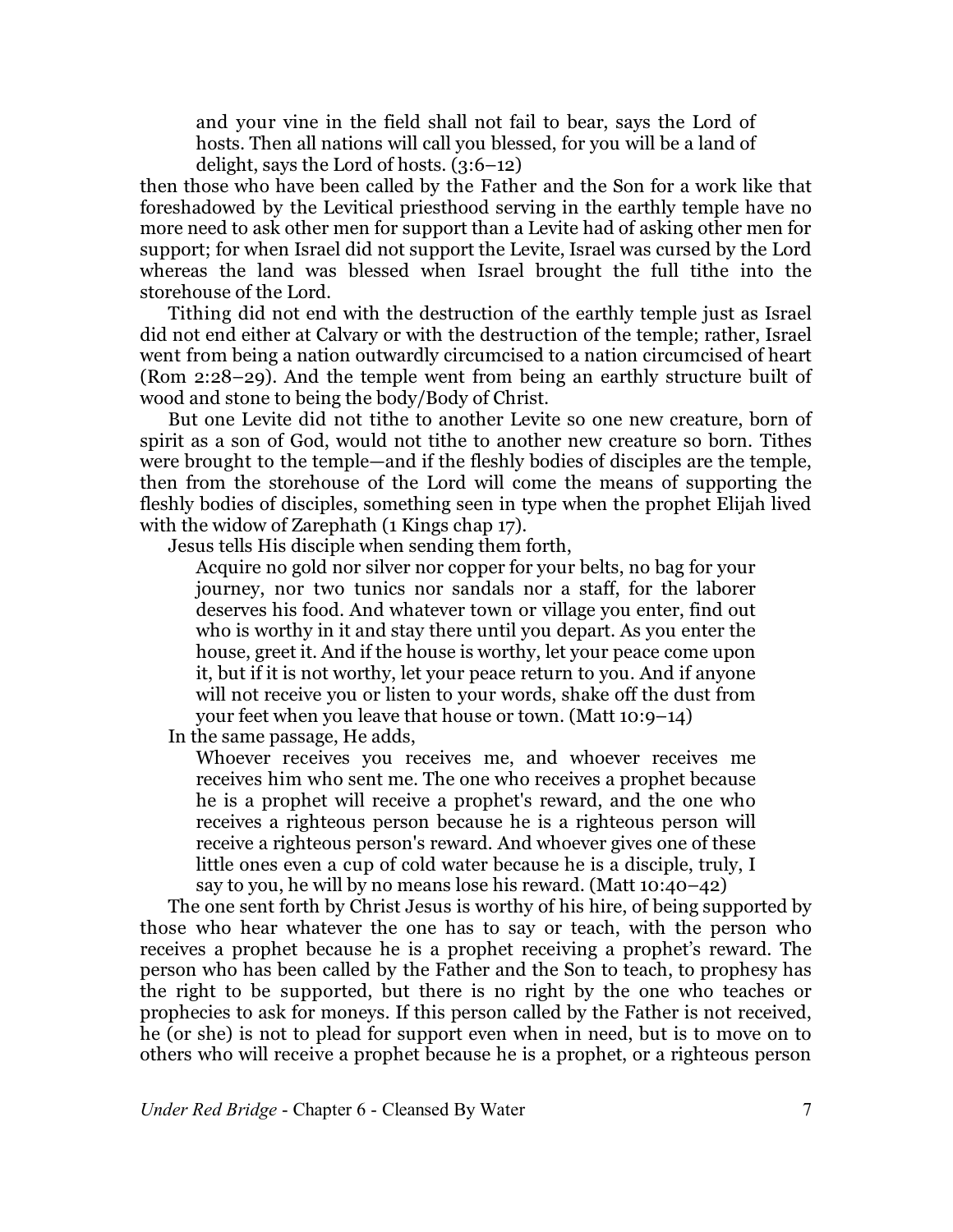because he is righteous. The prophet or evangelist need not save up for a rainy day (acquire gold or silver for moneybags); nor does the genuine prophet or righteous person need to stay where he is not supported.

How does the above pertain to the modern Christian Church? It doesn't pertain, for the modern Christian Church is not of God, said without a caveat. What tentacle of Christendom doesn't attempt to pick the pockets of disciples? What denomination doesn't ask for support? The obligation to support is there, certainly, but the right to ask for that support is not in the gospels or the epistles of Paul … inevitably, the Sabbatarian teacher, when pressed about tithing in the New Testament will retreat to what the prophet Malachi records about proving God without mentioning that Malachi adds, "'Remember the law of my servant Moses, the statutes and rules that I commanded him at Horeb [Sinai] for all Israel'" (4:4), statutes and rules that made keeping the Sabbath equal to having not other God by the Lord.

Malachi records the Lord saying, "'For I the Lord [*YHWH*] do not change"' (3:6); yet Christendom bets its salvation on God having changed, having forgotten what was said on Horeb about keeping the Sabbaths, weekly and annual … is that a bet you really want to make?

The person who learns from me needs to support a local work in the person's area if such a work exists, or begin a work if none exists. If a person chooses to send support to me to further the ministry I do, I will be grateful, but I have no right to ask for that support, nor do I ask. I would rather the person begins a local work, but I will not deny the person the opportunity to receive the same reward that I will receive.

When I returned to the Lower 48 from Alaska, I moved into the small town of McCammon, Idaho, a community that prided itself upon having more than 90% of its residents in ward services every Sunday. I was not and am not L.D.S.—and members of the community were eager to assist me in any way they could, but they absolutely would not let me assist them. They knew that a blessing came with giving; they wanted to receive that blessing. But they did not want me to receive the same blessing … more than six years passed before anyone allowed me to help the person, and that opportunity only came because of how fast the concrete slab was setting up on a hot summer day. I moved before a second opportunity arose.

The brothers that came from Macedonia who supplied Paul's needs will also receive Paul's reward. With God, there is no shortage of rewards, only of those who will receive them.

Converts who questioned whether Paul was of God in the 1st-Century were not supporting Paul and as a result did not receive Paul and could not receive a reward like Paul's reward. This does not mean that these converts will not be resurrected to life when judgments are revealed; it does mean that these converts excluded themselves from rewards that were available, a situation that will exist at least until the middle of the Tribulation.

After Hadrian's persecution of the Jews (ca 135 CE) Christendom protected itself from further persecution by spurning all things Jewish and by eventually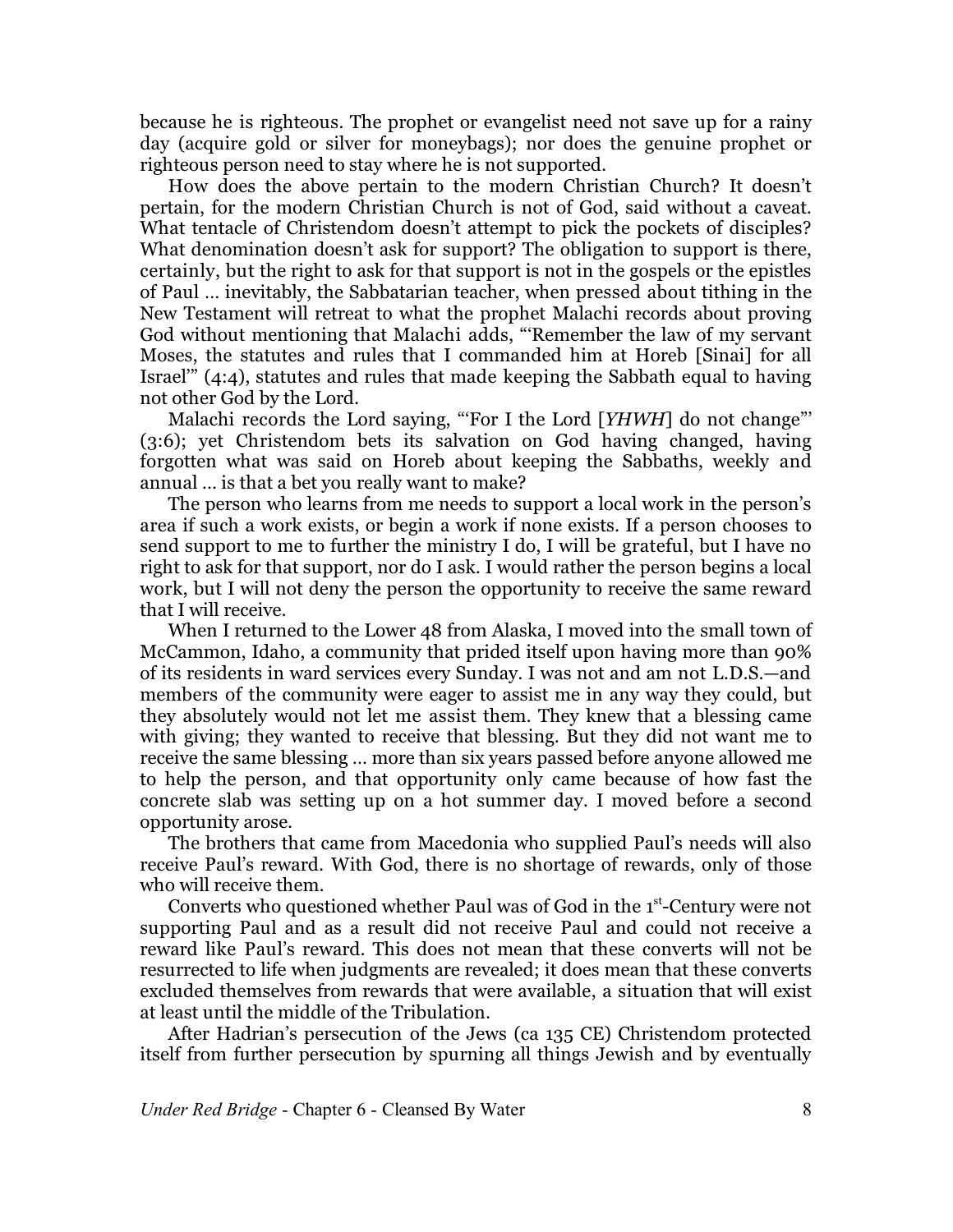becoming chummy with the Roman emperor, perhaps too casual of a way to state that Christendom climbed into bed with the prince of this world and became his dog and whore. It would seem that God delivered Christendom into the hand of this spiritual king of Babylon (Isa 14:4) as the Lord delivered natural Israel into the hand of Nebuchadnezzar—and as the Father will deliver the saints into the hand of the man of perdition for the destruction of the flesh at the beginning of the Tribulation in a manner foreshadowed by Paul commanding the saints at Corinth to deliver the man who was with his father's wife to Satan for the destruction of the flesh (1 Cor 5:5). Thus, since the latter part of the 1<sup>st</sup>-Century and certainly throughout the  $2<sup>nd</sup>$ -Century, Christendom was for sale, its price acceptance by Hellenists who didn't want to forsake Plato and the greatness of Greek wisdom. Christendom played the harlot as Israel before it had (see Ezek chaps 16 & 23), her wages used to paint for herself a face of respectability.

To keep converts from worshiping the Father and the Son, Christendom prohibited Judaizing, or walking as Jesus walked. Lawless Christian teachers claimed the issue of whether saints were to keep the Law of Moses was settled at the Jerusalem Conference where the party of the Pharisees wanted Gentile converts ordered to be circumcised and to keep all of the Law of Moses (Acts 15:5), but that wasn't the ruling of the conference, the ruling expressed by James the Just. And because Gentile converts were not "ordered" to keep the Law of Moses, lawless teachers have used the ruling of the conference as proof that it was only wrong-thinking Pharisee converts who would have Christians keeping the *Law of Moses*, whatever the Law of Moses is.

A new covenant  $\left[\delta_{\mu}\right]$   $\left[\delta_{\mu}\right]$  and  $\left[\delta_{\mu}\right]$  is promised by the prophet Jeremiah (31:31–34), and it is this new covenant that was not yet in effect when Hebrews was written: "In speaking of a new covenant he [Jesus] makes the first one obsolete. And what is becoming obsolete and growing old is ready to vanish away" (8:13). What was becoming obsolete and ready to vanish away a quarter century after Calvary is still becoming obsolete and ready to vanish away; it has not yet become obsolete and it has not yet vanished away. … A covenant in Hebrew is *bereeth* — הירב, coming from the primary root *bara* (usually assigned the meaning of "to cut down" or "to create" as in Gen 1:1, or "to make fat") carries the sense of *making a cutting*, and implies the sense of a compact or the distance between cuttings. The Hebrew word *bereeth* has been assigned the sense of a federation or confederacy or league (as in the League of Nations), but as used by the Lord in reference to Israel, the word conveys the physical sense of the distance between one shedding of blood (cutting) to another shedding of blood. Thus, the marriage covenant is a physically eternal covenant, for the covenant is made when the hymen is broken and blood is shed on the marriage bed. The hymen cannot be rebroken so the covenant runs forward until broken by death.

The Sinai covenant (Ex chaps  $20-24$ ) is like a marriage covenant in that the Lord "married" the nation of Israel, with Israel shedding blood when Moses cast blood on the altar, on the Book of the Covenant, and on the people (Ex 24:5–8) … as the husband sheds no blood on the wedding bed, God shed no blood at Sinai;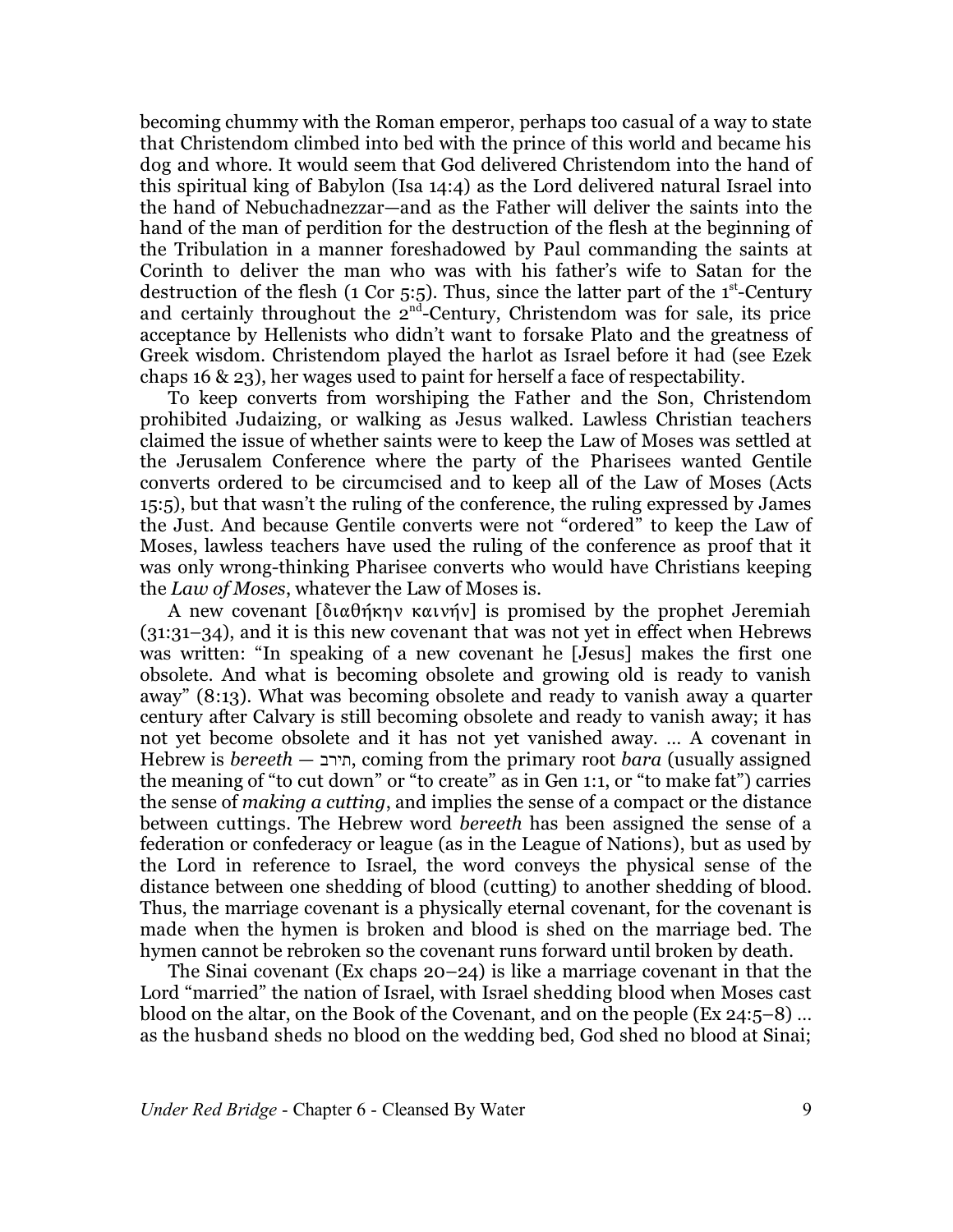but as the wife sheds blood when her hymen is broken, the people of Israel shed blood at Sinai.

The marriage covenant made at Sinai required of Israel to "'obey my [*YHWH*'s] voice and keep my covenant<sup>"</sup> and Israel would be "my treasured" possession among all peoples … and you [Israel] shall be to me a kingdom of priests and a holy nation'" (Ex 19:5–6). But Israel broke this covenant while Moses was still atop Sinai (Ex chap 32), and the sons of Levi, that day ordained for the service of the Lord, slew about three thousand men of Israel—as servants of the Lord, the sons of Levi slew brother, companion, and neighbor, thereby shedding blood as the agents of the Lord, thus ending the covenant made forty days earlier. But this isn't the end of the Sinai Covenant, for the Lord made a second Sinai covenant "'with you [Moses] and with Israel'" (Ex 34:27). And this second Sinai covenant is not ratified by blood but by Moses entering into God's rest (a euphemistic expression for His presence) that left a shining on Moses' face (*v.* 29) as a type and shadow of glorification.

As has been previously said, every covenant ratified by the shedding of blood is an earthly thing and the shadow of a heavenly covenant that will be ratified by better promises (Heb 9:23). The shining of Moses' face as a type of the promise of glorification was a better thing than blood shed anywhere or at anytime.

The Torah is the Law, as Jesus used the expression when He said, "'Do not think that I have come to abolish the Law or the Prophets; I have not come to abolish but to fulfill them'" (Matt 5:17). His testimony was that He came to fulfill the Law, and to fulfill the Prophets, that not one iota or one dot would pass from the Law (from the Torah) until all is accomplished (*v*. 18). And what is to be accomplished? That something will be accomplished suggests a plan, suggests that world events don't occur haphazardly, suggests that something is being worked out here on earth. And that "something" will have the Torah, the five books of Moses, put within each Israelite under the New Covenant (Jer 31:33); will have the house of Israel and the house of Judah being a united house of Israel (Ezek 37:16–22); will have the resurrected David reign over Israel in a covenant of peace (*vv*. 24, 26); and Israel shall be the Lord's people (Zech 13:9) … if the resurrected David is to rule over Israel, then "Israel" will not be a nation like the nations of this world, but will be a nation that is not of this world as Jesus said His kingdom was not of this world nor from this world (John 18:36).

When moving from Hebrew to Greek, the Torah [קְרוֹת] is translated as ò  $\phi$ <sub>100</sub> $\phi$ -*nomos*, but (here is the problem) any regulation or prescriptive command is also *the law* (δ νόμος), with early Greek texts written entirely in uncials (i.e., capital letters) without accents or spaces between words and with case-specific definite articles used as pronouns. Thus, only the context discloses whether *the law* is *the Law* (the Torah) or is a command not to litter. Certainly the command not to boil a kid in its mother's milk (Ex 23:19; 34:26) is *the law* (ὁ νόμος), but is hardly the Torah, and would not easily cause one's neighbor and brother to know the Lord. Yet this command lies at the root of two sets of dishes being used in kosher kitchens (and two more sets for Passover), so culturally the command has great significance to Judaism and is poorly understood by Christians. Hence, the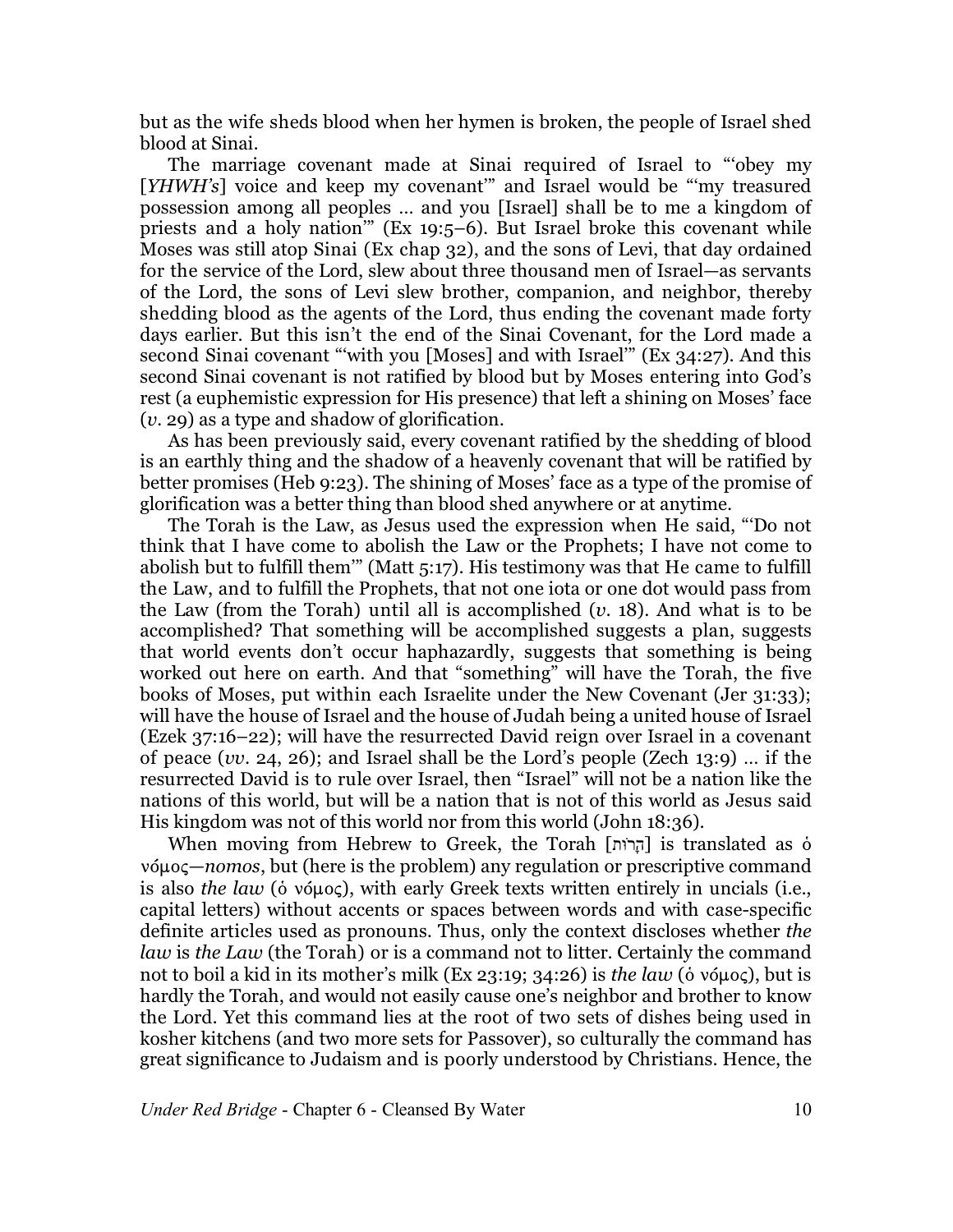Sinai covenant is *the law* ( $\dot{\text{o}}$  v $\acute{\text{o}}\mu$  $\text{o}$ ) as is the second Sinai covenant *the law* as is the Moab covenant (Deut chaps 29–32) so the Christian who says that the law has been abolished assigns whatever meaning the Christian wants to the Greek icon phrase, <u>δ</u> νόμος, without understanding that *the law* is and is not *the law*.

The terms of the second Sinai covenant obligated both the Lord, Moses, and Israel to do certain things:

The Lord will drive out physical peoples from before Moses *and* Israel:

1. Moses *and* Israel are to take care not to make a covenant with the inhabitants of Canaan;

2. Moses *and* Israel are to tear down pagan symbols of worship, for Moses *and* Israel are to worship no other God by the Lord [*YHWH*], who is a jealous God;

3. Moses *and* Israel are not to make for themselves any gods of cast metal;

4. Moses *and* Israel are to keep the Feast of Unleavened Bread;

5. The firstborns of Israel are to be redeemed;

6. Moses *and* Israel are to keep the Sabbath;

7. Moses *and* Israel are to keep the Feast of Weeks and the Feast of Ingathering [Sukkoth]; three seasons [Passover, Pentecost, Sukkoth] all of Israel's males are to appear before the Lord;

8. The Lord will cast out nations before Moses *and* Israel, and will enlarge Israel's borders;

9. Moses *and* Israel are not to offer the blood of the Lord's sacrifice with anything leavened;

10. The best of Israel's firstfruits are to be brought to the house of the Lord;

11. Moses *and* Israel are not to boil a kid in its mother's milk.

Notice also, no Ten Commandments, but the commandment to keep the Sabbaths, weekly and annual, becomes equal to the commandment to have no other God but the Most High.

- · The Sabbath commandment was, when the Ten Words were uttered, an existing commandment given prior to the Sinai Covenant—and the Sabbath commandment remains both apart from and a part of the Ten Words under the second Sinai covenant.
- · The Ten Living Words form a covenant of life made with Moses, thereby giving Moses preeminence over Israel, something Korah (Num chap 16) did not understand.

The Ten Commandments form a test by which the Lord knows who fears Him and who does not … under the first Sinai covenant, the Ten Commandments are spoken aloud by the Lord, but spoken to Moses and overheard by Israel; under the second Sinai covenant, the Ten Commandments are carried down the mountain by Moses. In both cases, Israel receives the commandments from the Lord through Moses, making Moses responsible for bringing life to Israel (Rom 5:14).

The commandments form a moral law that promises eternal life, but this promise is concealed within the commandments and is not explicitly expressed in the Sinai covenant; for the exercise of obedience to the commandments removes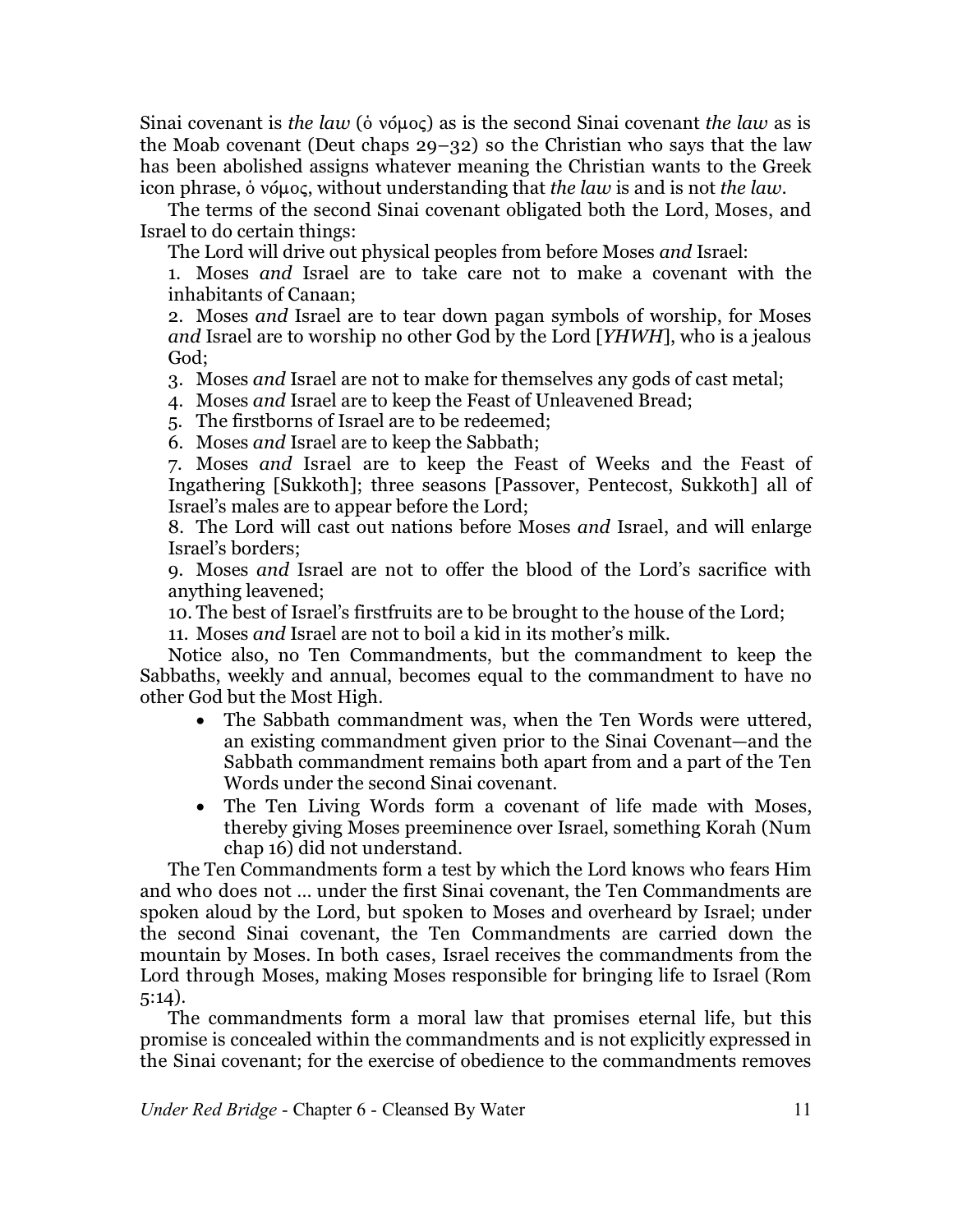the person from being under the penalty of death, or from earning the wages for sin (Rom 6:23). The person who obeys the commandments, regardless of whether born of spirit, does well so that sin no longer lurks at his (or her) door—and by doing well this person will be accepted by God (Gen 4:7), for "doing well" shows that the work of the law is written on the person's heart (Rom  $2:14-16$ ).

Understand, salvation is not a matter of being born of spirit in this era. Salvation is not a matter of being one of the firstfruits, but a matter of having done well (living without sin) in this life so that the work of the law [Torah] is written on the person's heart when judgments are revealed, either upon Jesus' return or in the great White Throne Judgment.

In the great White Throne Judgment, every person will be as one or the other of the two thieves at Calvary: the person who seeks to save his or her physical life will be denied salvation whereas the one who acknowledges that the law is good and that the person deserves death but who also acknowledges that Jesus is Lord will be saved, for in acknowledging that the law is good the person agrees that he or she should live by the law and thus be one with Christ Jesus. No one will get into the kingdom of heaven who consciously practices lawlessness [sin — from 1 John 3:4].

The person born of spirit in this era will be one of the firstfruits, part of the spiritual barley harvest; whereas the one who is not born of spirit in this era will be resurrected from death in the great White Throne Judgment and will then be "saved" if the work of the law is written on his or her heart.

The contention of Judaism is that by diligence a person can be accepted by God through doing well, that God would not have given to Israel commandments that cannot be kept. But the evidence of Scripture is that "'None is righteous, no, not one'" (Rom 3:10; Ps 14:1, 3), for all of humankind (i.e., all whose father is the first Adam) has been consigned to disobedience so that God can have mercy on all (Rom 11:32).

Again, both the first and second Sinai covenants separate the Ten Commandments from the social responsibilities and expectations for Israel, with this separation making the concealed promise of eternal life coming through Moses, who serves as a shadow and copy of the Lord, a carrot on a stick used to lead Israel into obedience. But under the Moab covenant, keeping the commandments is the expectation of the covenant (Deut 30:16).

The second Sinai covenant would normally be regarded as a conditional contract, with the obligations of both parties spelled out in enough detail to be understandable—but as a heavenly thing, this covenant is not breakable. It doesn't end with even the death of Israel, if the nation were to utterly perish. Rather, it forms the basis for Moses being separated from Israel, and the Lord making a great nation of Moses, this nation to enter into God rest or presence prior to the children of Israel following Joshua/Jesus  $[{\text{Y}}$ ngo $\hat{v}$ ] into the Promised Land of God's rest. Jesus is the prophet about whom Moses said, "'The Lord your God will raise up for you a prophet like me from among you, from your brothers—it is to him you shall listen'" (Deut 18:15), and Christianity is the great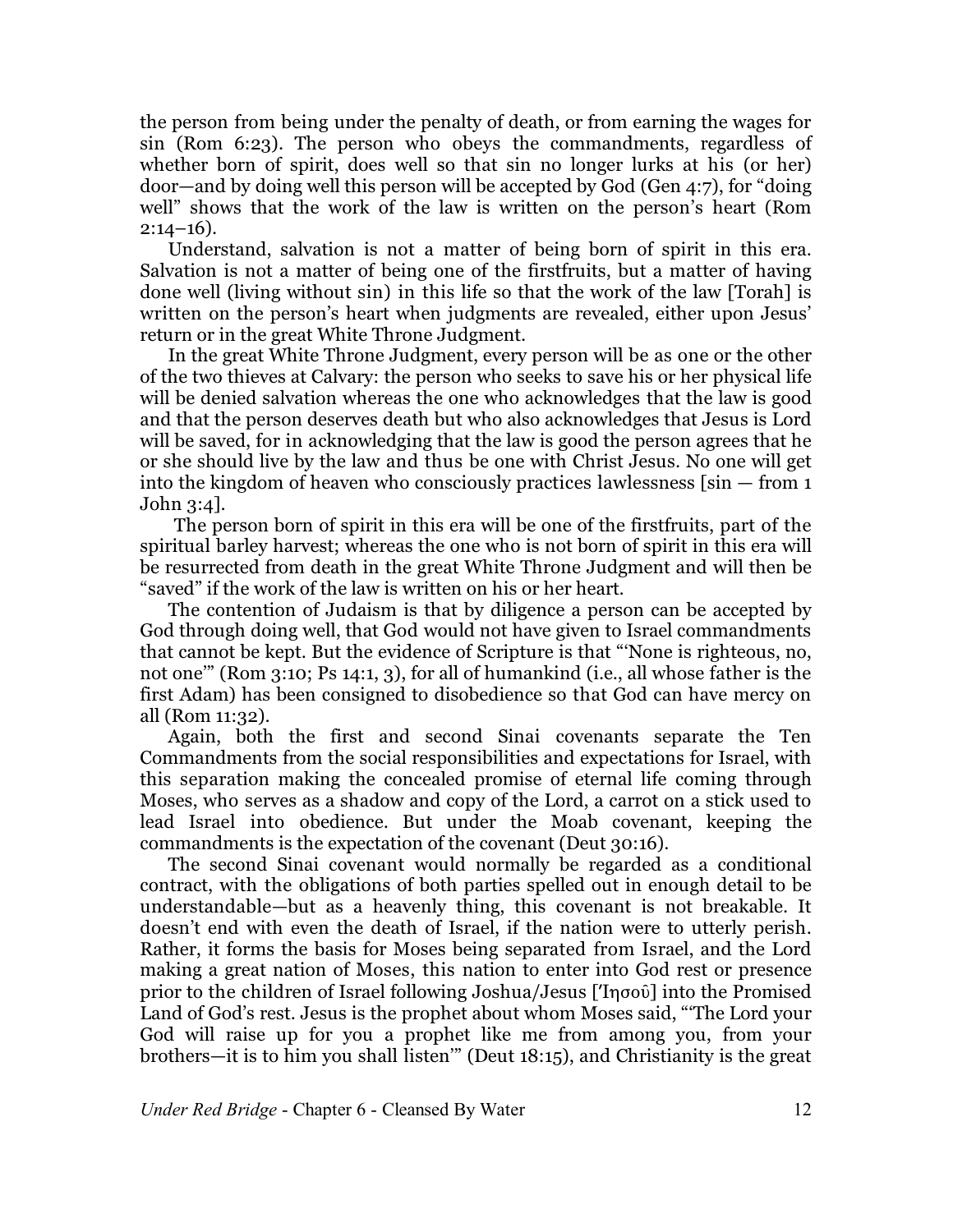nation that is of Moses, meaning that what is today identified as "Christianity" isn't *of Christ* but is of the spiritual silver kings of Persia.

If those who are of Moses enter into God's rest (Ex 33:14), typified by Sabbath observance and glorification, prior to when natural Israel enters into God's rest in the great White Throne Judgment, then Sabbatarian disciples today are of Moses whereas silver Christendom is still dying in the wilderness of sin, with a new generation of Christianity to cross a figurative Jordan River behind Joshua/Jesus, where this new generation is circumcised of heart once they enter into Sabbath observance. This new generation of spiritually circumcised *Israel* will be the third part of humankind that will be born of spirit when the Holy Spirit is poured out on all flesh halfway through the seven endtime years of tribulation. And this means Christendom as the world knows the religion will perish in unbelief as the generation of Israel that left Egypt perished in the wilderness of Sin/Zin.

The above becomes personal: my sisters, brothers, daughters, nephews will, most likely, perish in unbelief because today they will not cease their willful disobedience—and there is nothing I can do or say that will change their rejection of Judaizers. They have come under a delusion, and as repentance by Israel in the Wilderness of Paran did that nation no good (Num 14:40–41), repentance after the second Passover liberation of spiritually circumcised Israel will not do nowlawless-Christians any good, for the firstborn son of God dwelling within these Christians will have perished if it is not covered by the blood of the Lamb of God, taken on the night that Jesus was betrayed, the 14 $^{\rm th}$  of Abib.

As an aside, since words do not have inherent meaning[s] but rather have auditors assign meaning to linguistic icons, with this assignment of meaning being arbitrary in the auditor's first language, the *Jew* who writes that Greeks did not *understand the correct definition of the word* Bereeth *fails himself to understand that there is no "correct" definitions of any word, that there are only "usual" or "unusual" assignments of meaning so a "law" is a "covenant" and is a "testament" as well as an "agreement" and a "promise."*

When Israel at Sinai *promised* to keep faith with the Lord, Israel entered into a *covenant* with the Lord, with the *covenant* ratified by blood as a shadow and type of a spiritual covenant, made not with a physical people and nation but with the spiritually-born firstborn son of God, with *son* not referring to a numerically singular referent but to *Christ* or the Anointed One, of whom Jesus was the First of many brothers.

On the plains of Moab, with the Promised Land in sight, the Lord commanded Moses to mediate a second covenant with Israel:

These are the words of the covenant that the Lord commanded Moses to make with the people of Israel in the land of Moab, besides the covenant that he had made with them at Horeb [Sinai]. / And Moses summoned all Israel and said to them: "You have seen all that the Lord did before your eyes in the land of Egypt, to Pharaoh and to all his servants and to all his land, the great trials that your eyes saw, the signs, and those great wonders. But to this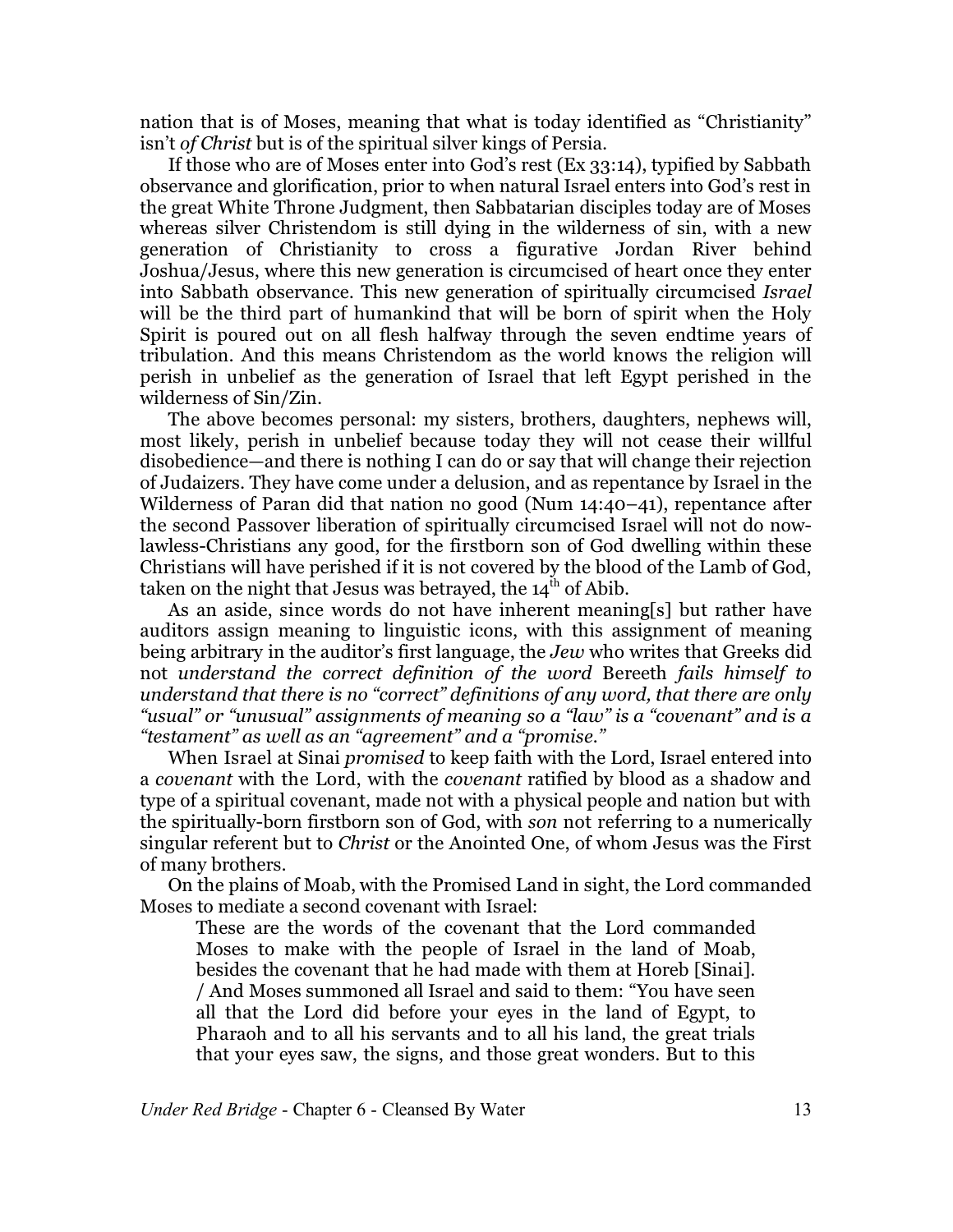day the Lord has not given you a heart to understand or eyes to see or ears to hear. I have led you forty years in the wilderness. Your clothes have not worn out on you, and your sandals have not worn off your feet. You have not eaten bread, and you have not drunk wine or strong drink, that you may know that I am the Lord your God. 7 And when you came to this place, Sihon the king of Heshbon and Og the king of Bashan came out against us to battle, but we defeated them. We took their land and gave it for an inheritance to the Reubenites, the Gadites, and the half-tribe of the Manassites. Therefore keep the words of this covenant and do them, that you may prosper in all that you do. (Deut 29:1–9)

"You are standing today all of you before the Lord your God: the heads of your tribes, your elders, and your officers, all the men of Israel, your little ones, your wives, and the sojourner who is in your camp, from the one who chops your wood to the one who draws your water, so that you may enter into the sworn covenant of the Lord your God, which the Lord your God is making with you today, that he may establish you today as his people, and that he may be your God, as he promised you, and as he swore to your fathers, to Abraham, to Isaac, and to Jacob. It is not with you alone that I am making this sworn covenant, but with whoever is standing here with us today before the Lord our God, and with whoever is not here with us today. (*vv.* 10–15)

This "Second Covenant" is not the New Covenant.

The new covenant is not yet in effect, for the covenant made on the day when Israel left Egypt—the Passover covenant—was still becoming obsolete and growing old and ready to vanish away a quarter century after Calvary … what was becoming obsolete and ready to vanish away is not the second Sinai covenant, which is a heavenly covenant and not an earthly copy of a heavenly thing; nor is it the Moab covenant, which is ratified by a song, a better sacrifice than blood  $-$ Deut chap 32.

Again, the Covenant that is becoming obsolete and ready to vanish away but has not yet become obsolete and has not yet vanished away is the Passover Covenant.

How can a disciple be certain?

The terms of the New Covenant are, from Jeremiah chapter 31:

- 1. The Lord will put the Torah  $\lceil \pi \rceil$  within Israel (*v.* 33) the Torah isn't the Ten Commandments or some vague linguistic icon, but the Law of Moses, the first five books of Scripture.
- 2. The Lord [*YHWH*] will be Israel's God, and Israel shall be the Lord's people.
- 3. No Israelite shall teach neighbor or brother to *Know the Lord*, for all shall know the Lord.
- 4. The Lord will forgive Israel's iniquity and remember the nation's sin no more.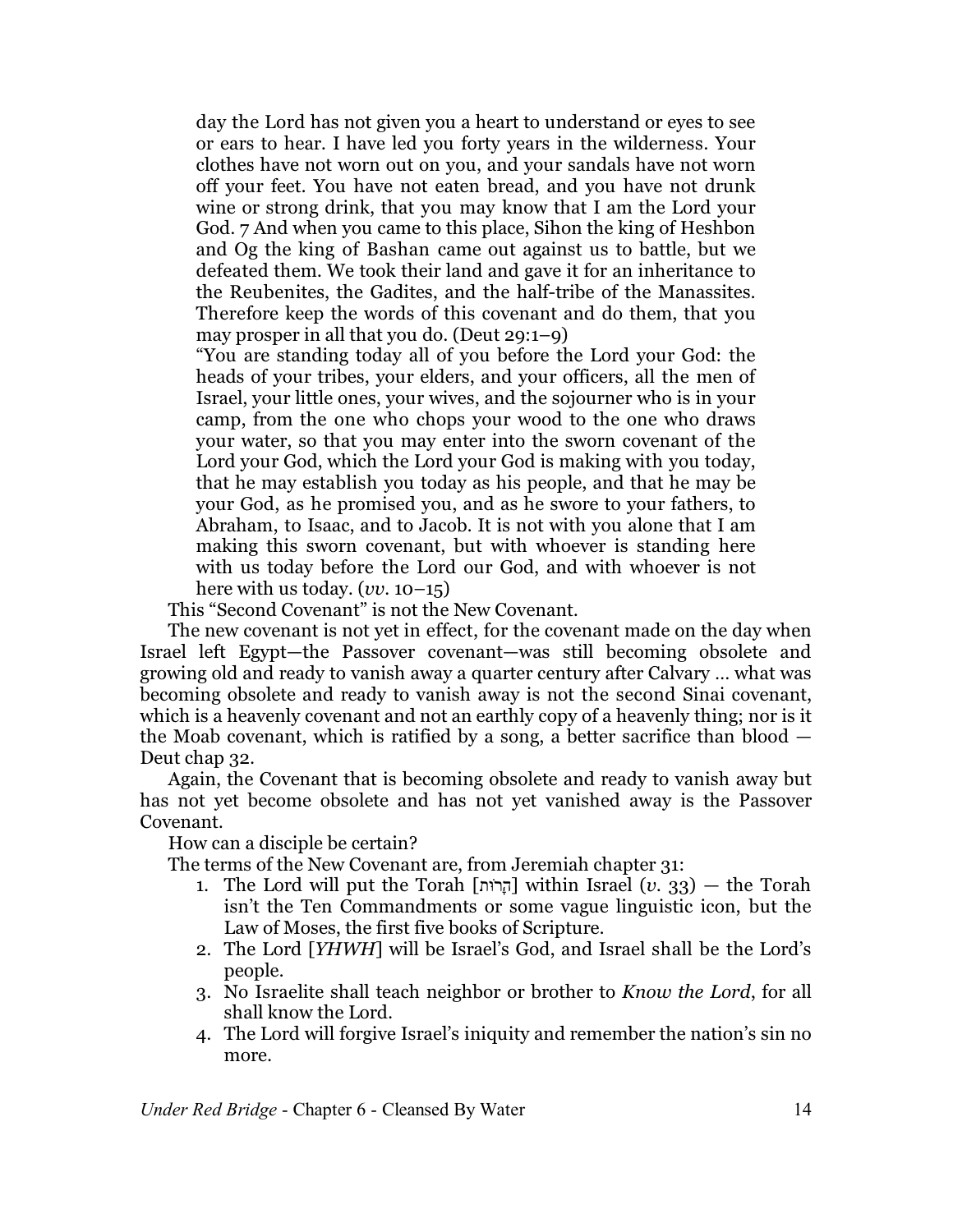Why will no Israelite teach neighbor or brother to *know the Lord*? Because every Israelite will be born of spirit, and born filled with or empowered by the spirit, having within the Israelite the mind of Christ, the Anointed One.

What is the purpose of Christian ministry today? Isn't the purpose to teach neighbor and brother to *know the Lord*—and the testimony of Christendom is that humankind does not now *know the Lord*.

Again, the New Covenant does not replace the first Sinai covenant—that covenant was replaced while Israel was still at Sinai. The New Covenant is not the Second Covenant, the covenant to which better promises were added when its mediator went from being Moses to Christ Jesus. Better promises are not added to an abolished covenant, nor does an abolished covenant receive a new mediator. But since Calvary, the barrier of physical circumcision has been abolished, thereby allowing the peoples of the nations, called the Uncircumcised, to come near the covenants of promise, which are in the Torah and which have not been abolished or Gentiles could not come near them.

Paul writes,

Therefore remember that at one time you Gentiles in the flesh, called "the uncircumcision" by what is called the circumcision, which is made in the flesh by hands—remember that you were at that time separated from Christ, alienated from the commonwealth of Israel and strangers to the covenants of promise, having no hope and without God in the world. But now in Christ Jesus you who once were far off have been brought near by the blood of Christ. For he himself is our peace, who has made us both one and has broken down in his flesh the dividing wall of hostility by abolishing the law of commandments expressed in ordinances, that he might create in himself one new man in place of the two, so making peace, and might reconcile us both to God in one body through the cross, thereby killing the hostility. And he came and preached peace to you who were far off and peace to those who were near. For through him we both have access in one Spirit to the Father. So then you are no longer strangers and aliens, but you are fellow citizens with the saints and members of the household of God, built on the foundation of the apostles and prophets, Christ Jesus himself being the cornerstone, in whom the whole structure, being joined together, grows into a holy temple in the Lord. In him you also are being built together into a dwelling place for God by the Spirit. (Eph 2:11–22)

Just as the covenant made with Noah that was ratified by a bow being set in the sky (Gen 9:9–17 … the bow being a better sacrifice than blood) remains in effect, with this covenant being part of the Torah, the Second Sinai covenant remains in effect as does the Second Covenant, the Moab covenant. And the Passover covenant, which is not a heavenly covenant and will pass away, remains in effect until blood is shed by the Lord, with this blood being the lives of men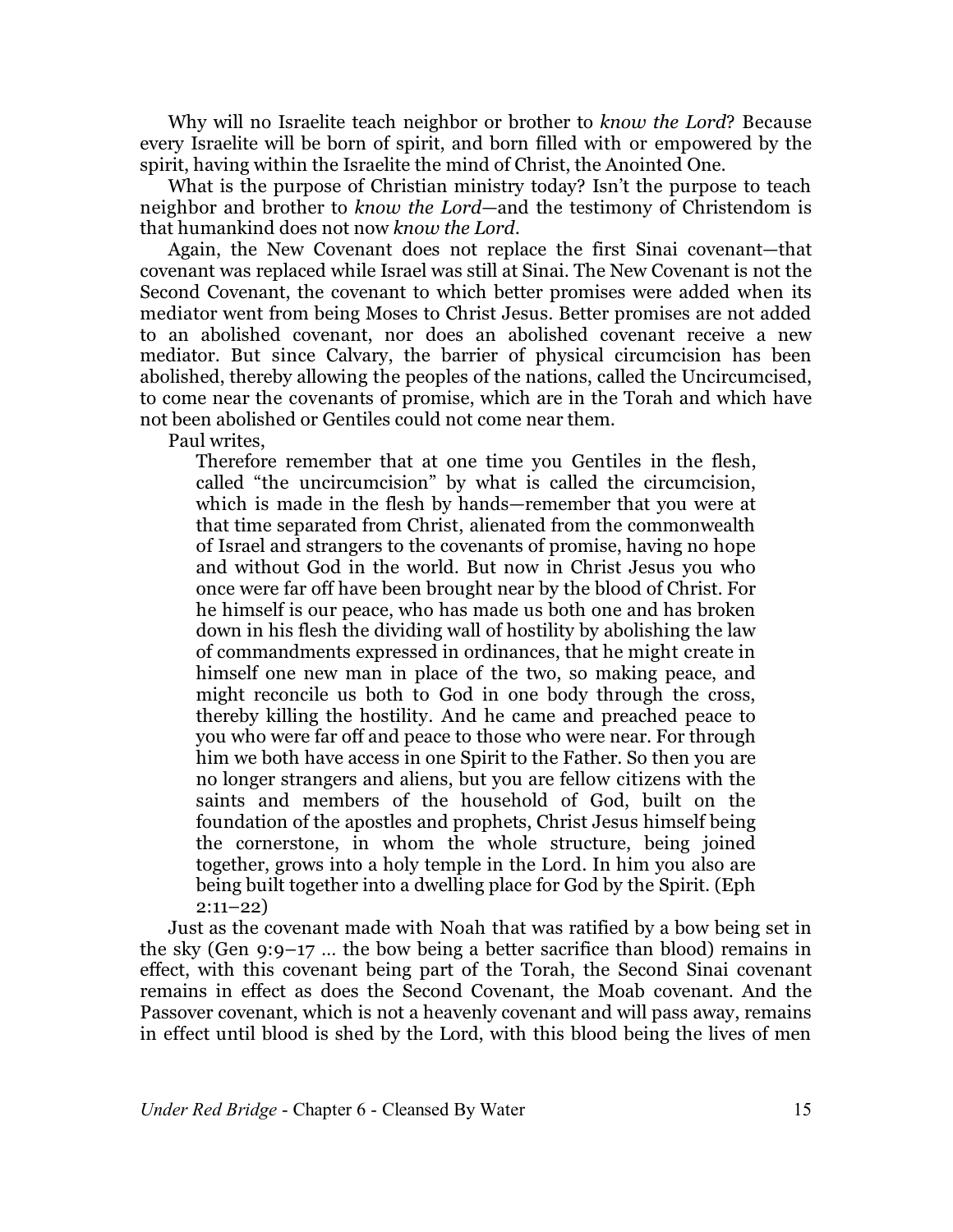given as the lives of Egyptians were given when Israel was a physically circumcised nation in physical bondage to a human king.

Sin is forgiven according to the terms of the Passover covenant; for Jesus said when passing the cup, "'Drink of it, all of you, for this is my blood of the covenant, which is poured out for many for the forgiveness of sins" (Matt 26:27–28) ... what covenant? The wine represented Jesus' blood in what covenant? The answer is the Passover covenant. And if a disciple does not drink of the cup on the night that Jesus was betrayed, there is no forgiveness of sin for the disciple although, like Cain, the disciple would be accepted by God *if the disciple does well* (Gen 4:7), meaning living without sin.

There will always be many "Christians" who either by refusal or by ignorance or by neglect will not drink from the cup on the night that Jesus was betrayed. Strong arguments will not change the minds of those who refuse to drink from the cup, nor will pleading cause those who by neglect do not drink. Perhaps, though, those who do not drink because of ignorance can be taught, but that rarely is the case for there is no excuse for ignorance in this endtime era. If a "Christian" were serious about his or her relationship with the Father and the Son, the "Christian" would already be taking the Passover sacraments on the dark portion of the 14<sup>th</sup> of Abib. So what's seen is a visible Christendom filled with rebellion against God, with many individual *Christians* being so unteachable that if they were livestock they would be unworkable and fit only for the slaughterhouse. As it is, they are vessels made for dishonorable usage, vessels of wrath prepared for destruction (Rom 9:22–23); for when life and death were placed before them on their day of salvation, they chose death. They chose not to "'obey the commandments of the Lord [*YHWH*] your God [*Elohim*] that I [the Lord] command you today, by loving the Lord your God, by walking in his ways, and by keeping his commandments and his statutes and his rules'" (Deut 30:16).

It is by the terms of the eternal Moab covenant that the children of Israel are offered life … Israel was offered life through Moses who was given the Ten Living Words, but because of unbelief, only Joshua and Caleb of all Israel numbered in the census of the second year entered into God's rest. Therefore, the children of Israel—the next generation—are offered life through the Moab covenant, which includes all of the Book of Deuteronomy (Deut 30:10). It is Deuteronomy that the lawyer cites when Jesus asks the lawyer how he read the law:

And behold, a lawyer stood up to put him to the test, saying, "Teacher, what shall I do to inherit eternal life?" He said to him, "What is written in the Law? How do you read it?" And he answered, "You shall love the Lord your God with all your heart and with all your soul and with all your strength and with all your mind, and your neighbor as yourself." And he said to him, "You have answered correctly; do this, and you will live." (Luke 10:25–28)

The lawyer knew what was required under the law to inherit eternal life: Jesus told the lawyer that he had answered correctly, that the lawyer only had to do what the lawyer said and the lawyer would live. But the lawyer wouldn't do what he knew was right; so Israel had a law that if pursued by faith would have led to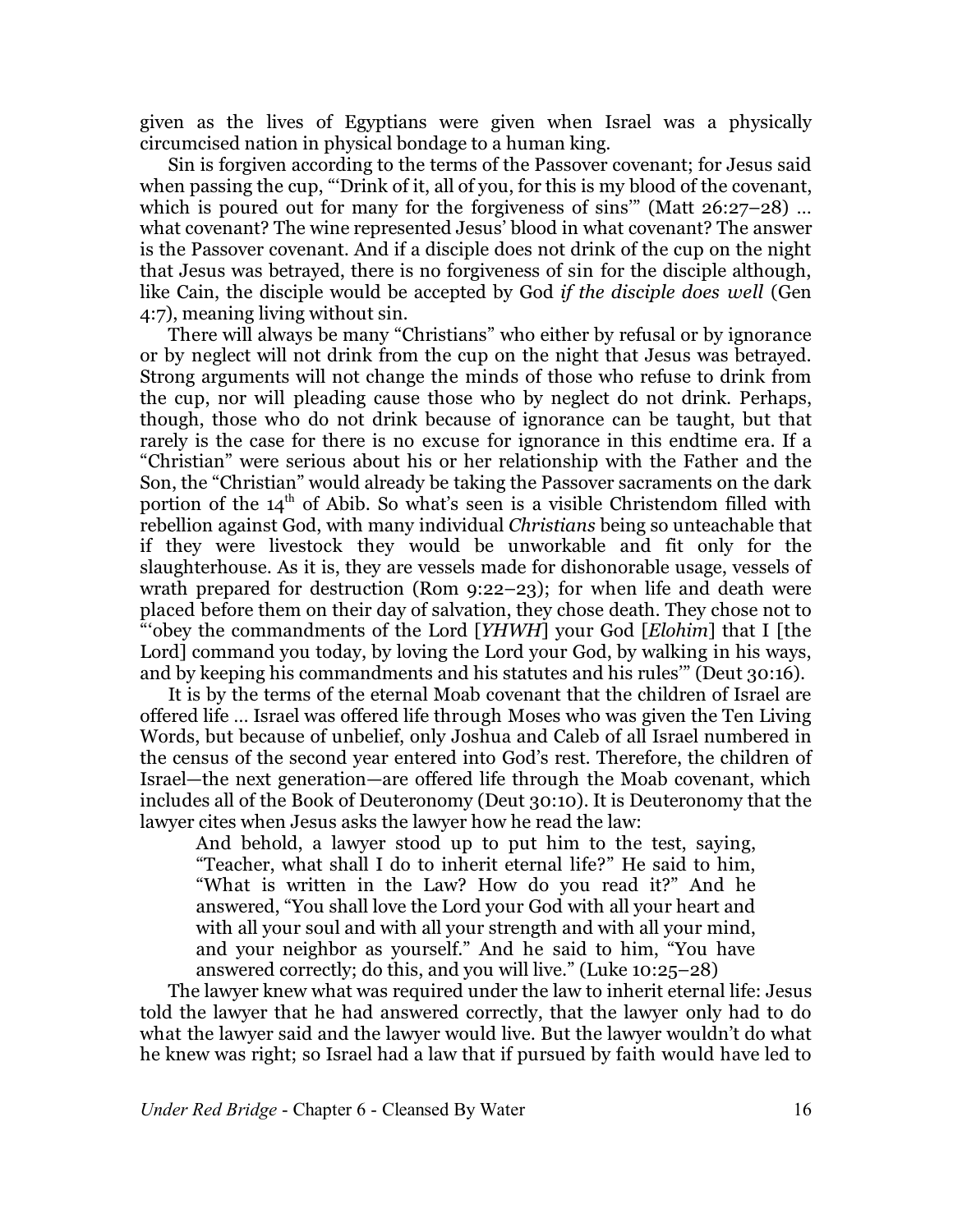righteousness (Rom 9:31) … the Moab covenant requires Israel to come to God by faith when in a far land (Deut  $30:1-2$ ).

The promise of the Torah is that men who by faith keep the precepts of the law can inherit eternal life, and the principle better promise added to the covenants of promise is that Israel would receive actual eternal life prior to demonstrated obedience, with this life domiciled in a tent of flesh until judgments are revealed. Then the person who heard the words of Jesus and believed the one who sent Him would pass from death to life without coming under judgment (John 5:24) whereas the person who received a second breath of life but because of unbelief would not keep the precepts of the law will come under condemnation (*vv.* 28–29). This person's sins will be returned to the person.

The Passover covenant was ratified by the shedding of blood (the blood of paschal lambs by Israel; the giving of Egyptian lives by the Lord — Isa 43:3). And this Passover covenant, again made on the day Israel left Egypt not six and a half weeks later at Sinai, will continue forward until blood is again shed to end this covenant—and the reason this covenant is growing obsolete is because Jesus shed His blood as the Passover Lamb of God at Calvary. However, the Lord has not yet again shed blood although He has promised that He would (Isa 43:4). And it is this second shedding of blood by the Lord, the slaying of firstborns not covered by the blood of the Passover Lamb of God that begins the seven endtime years of Tribulation.

3.

When winter floods forced Salmon River out of its banks, the river went where it wanted, not where property owners or fishermen or even the State wanted—and so it is with this stream of consciousness narrative. My thoughts go where they will, and since being drafted to reread prophecy in January 2002, my thoughts have been mostly about getting a work done, and about how the prince of this world rerouted the good news of Christ into many ponds and mud puddles, transforming living water into dead pools and polluted ditches.

Ultimately, the jarring textual transitions between fishing Salmon River and fishing for men hold the juxtaposition between this world and the world to come, a transition abrupt enough that most of humankind will be shaken so hard that men and women would die of fright if they could. But for now, let's return to the question that has not yet been well answered: What is the *Law of Moses* [vo<sup>t pro</sup>ver]  $M\omega\sigma\epsilon\omega\zeta$ ? What was it that former Pharisees wanted taught when they said that Gentile converts should be ordered "to keep the law of Moses" (Acts 15:5)?

Jesus used the expression, the Law of Moses: "'If on the Sabbath a man receives circumcision, so that the law of Moses may not be broken, are you angry with me because on the Sabbath I made a man's whole body well'" (John 7:23)? It would seem, then, that circumcision as part of the Law of Moses supersedes the Sabbath in importance, making the covenant of which circumcision is the ratifying sign of greater importance than the Ten Commandments, with the Sabbath commandment pertaining to entering into God's rest.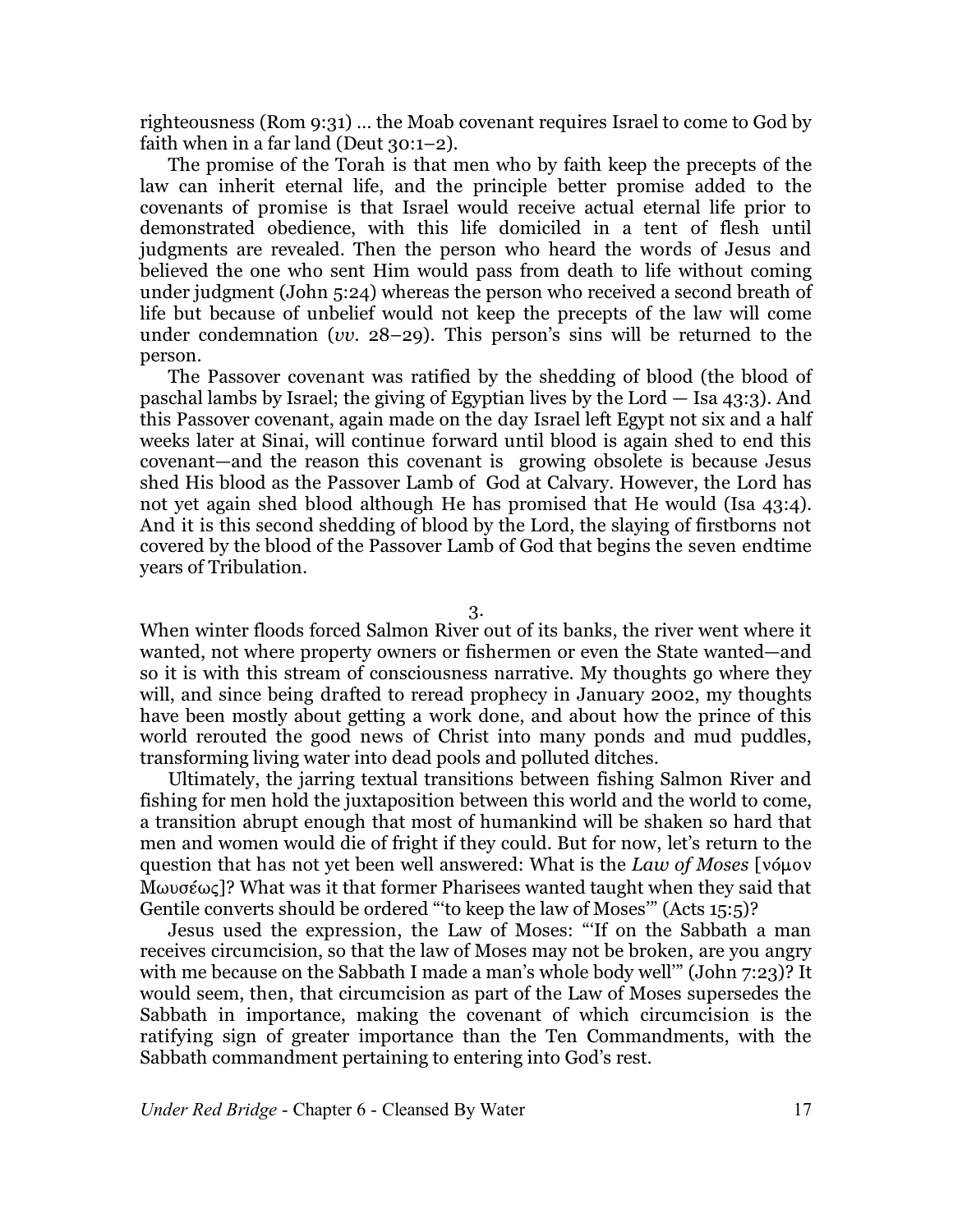- · Circumcision as part of the Law of Moses chronologically precedes being able to enter into God's presence or rest.
- However, when Israel followed Joshua  $[{\text{Y}} \text{Proj} {\text{from} \text{ acts } 7:45}]$ across the Jordan to take possession of "God's rest," only a portion of the nation was circumcised.
- The first action of Israel once in God's rest (from Ps  $95:10-11$ ) was to circumcise the entirety of the nation (Josh 5:2–7).
- But Moses entered into God's rest without crossing the Jordan (Ex 33:14).
- The second Sinai covenant is made with Moses and with Israel (Ex 34:27), and by extension, those who are of Moses enter into God's rest prior to the children of Israel, with *God's rest* being a euphemistic expression for entering into God's presence.

All of Israel in Egypt was circumcised: Moses' parents hid Moses for three months before putting him in the reed ark where Pharaoh's daughter found him—and when she found him, she said, "This is one of the Hebrew children" (Ex 2:6), a fact ascertained by his circumcision … Moses was cast into the Nile as Pharaoh commanded (Ex 1:22), but because his father and mother placed him in an ark made from bulrushes, the reeds used to make paper, Moses lived.

Pharaoh as a representation of the spiritual king of Babylon, Satan the devil, had every Hebrew male of Moses' age killed as Herod has the males of Bethlehem who were Jesus' age killed—and Satan will kill every "Christian" who is not covered by the spiritual ark of the covenant.

- Every son of disobedience who is born again, or born of spirit in this world enters into an ark of the covenant and thereby lives spiritually as Moses lived physically if this son of God hears the words of Jesus and believes the One who sent Him.
- · It has been, since the days of Moses, the Lord's intention to make a great nation from Moses (Ex 32:10; Num 14:12).
- · Jesus said, "'If you believed Moses, you would believe me; for he wrote of me. But if you do not believe his writings, how will you believe my words'" (John 5:46–47).

Moses' writings come to endtime sons of disobedience on paper pages after the type of the infant Moses coming to the daughter of Pharaoh in an ark of reeds. Those endtime sons of disobedience who find Moses and value him will now believe the words of Jesus whereas those who will not hear Moses (as Pharaoh's daughter heard the baby crying) will not be convinced of anything by one who has risen from the dead (Luke 16:31), that one being Jesus of Nazareth.

Remember, the second Sinai covenant is made with two entities: with Moses and with Israel, with Moses entering into God's presence while atop Mount Sinai, and with the children of Israel entering into God's rest forty years later, these forty years representing the death of the nation of Israel numbered in the census of the second year.

Circumcision, which comes from the patriarch Abraham, heals part of a man—which part? But believing Moses' writings as the prerequisite to hearing

*Under Red Bridge* - Chapter 6 - Cleansed By Water 18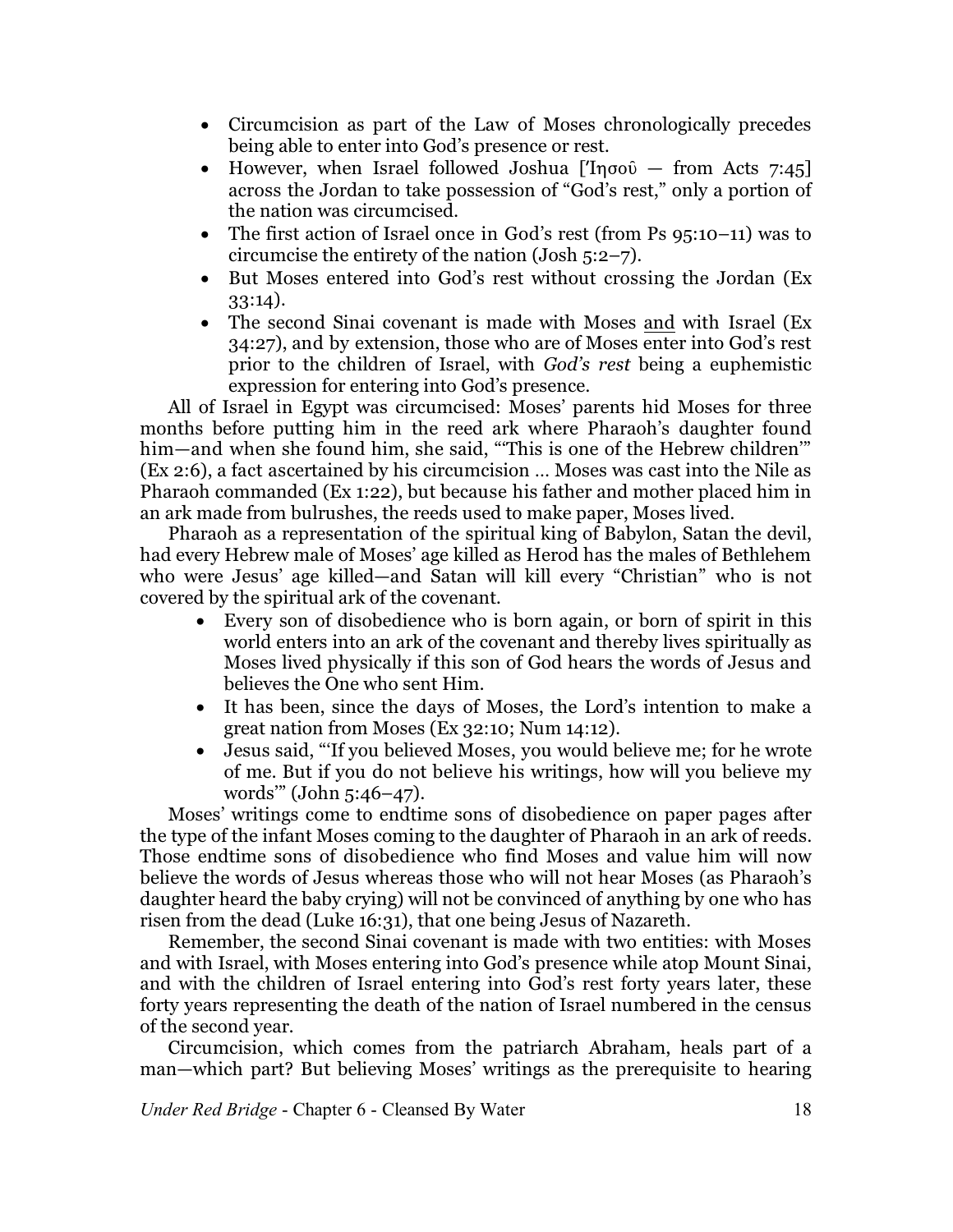the words of Jesus heals the whole person; for those Israelites who hear the words of Jesus and believe the One who sent Him pass from death to life without coming under judgment (John 5:24).

As Jesus noted, circumcision wasn't from Moses but from the patriarchs, given to Abraham as the sign of the covenant made by God Almighty (*El Shaddai*) that required of Abraham to walk uprightly before Him, being blameless … the testimony of the Lord is that "'Abraham obeyed my [*YHWH's*] voice and kept my charge, my commandments, my statutes, and my laws'" (Gen 26:5). Abraham walked uprightly before the Lord, and it is the expectation of Abraham's offspring [seed] that they walk uprightly as heirs according to the promise … circumcision makes naked the head from which the seed of an Israelite comes—and once the head is naked, the whole body is naked unless covered by the garment of obedience to God.

The uncovered head of an Israelite forms the type and shadow of the uncovered Head of Christ who covers the Body of Christ with His righteousness; with his obedience, put on daily as if a garment, this garment being theologically called "grace." Thus, circumcision should heal the "disobedience" into which every person has been consigned (Rom 11:32) since Adam was driven from the Garden of God. But circumcision does not give to the Israelite spiritual life, or even the promise of inheriting life. Circumcision merely places the person in a sanctified relationship with the Lord while placing upon the circumcised person the obligation to walk uprightly and to be blameless before God. It is after walking uprightly that an ancient Israelite received the promise of inheriting eternal life, and it is only by walking uprightly as a man and not shambling along as a beast that a born of spirit Israelite will pass from death to life.

Jesus said not to be surprised when some who have been born of spirit and who have done good are resurrected to life while those born of spirit who have done evil are resurrected to condemnation (John 5:28–29). Jesus also said,

Do not think that I have come to abolish the Law or the Prophets; I have not come to abolish them but to fulfill them. For truly, I say to you, until heaven and earth pass away, not an iota, not a dot, will pass from the Law until all is accomplished. Therefore *whoever relaxes one of the least of these commandments and teaches others to do the same will be called least in the kingdom of heaven, but whoever does them and teaches them will be called great in the kingdom of heaven*. For I tell you, unless your righteousness exceeds that of the scribes and Pharisees, you will never enter the kingdom of heaven. (Matt 5:17–20 emphasis)

The scribes and the Pharisees had the law but did not keep it (John 7:19); they were not the ultimate law-keepers. Rather, they were without love, and the work of the law is what should cause Israel to love God and to love neighbor … if the work of the law is not inscribed on the heart, regardless of whether the person is of the nations (i.e., is a Gentile) or is of Israel, the person will not enter the kingdom of heaven (Rom 2:12–16).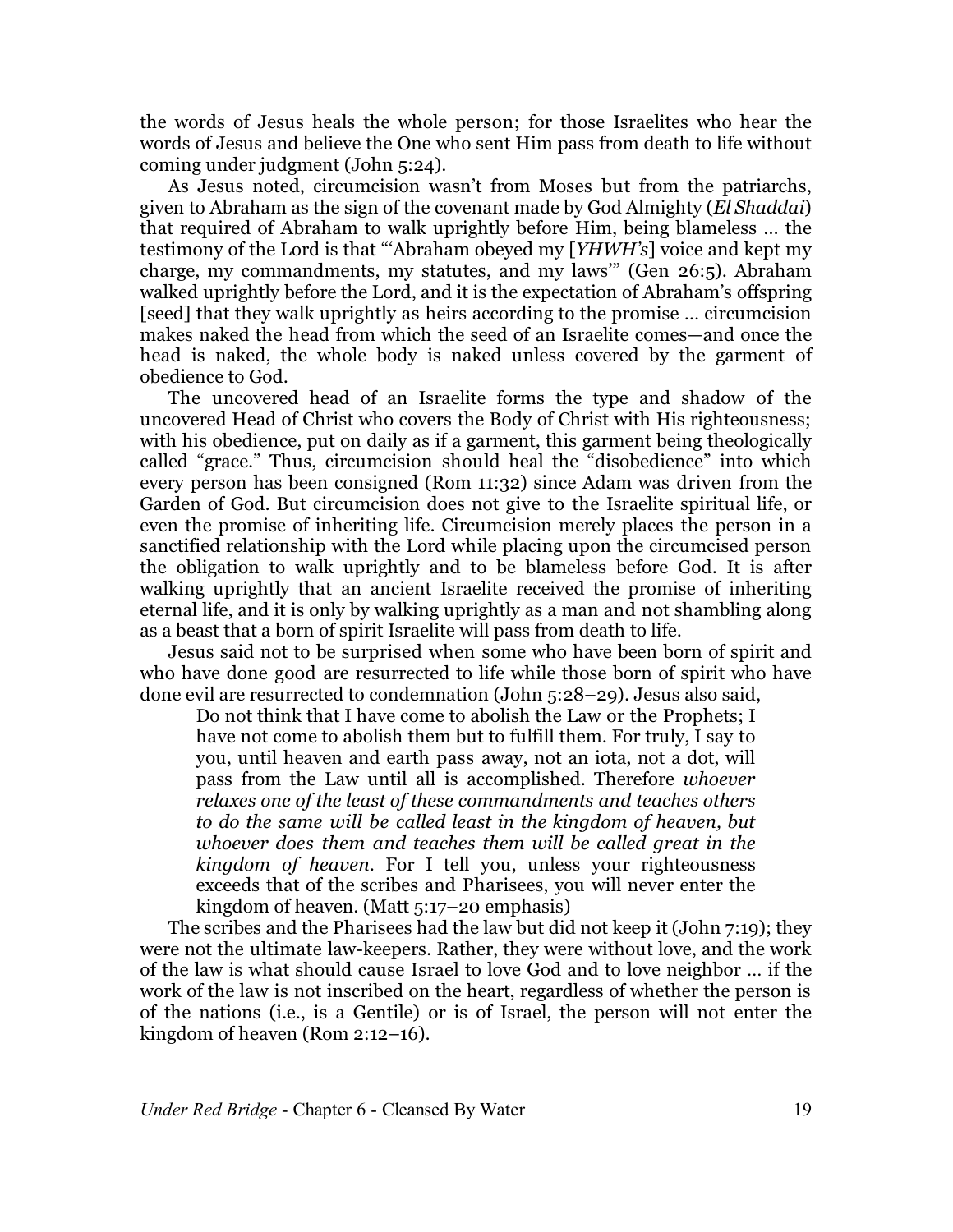In order for a disciple's righteousness to exceed that of the Pharisees, the disciple must actually love his or her neighbor, as well as love God enough to, by faith, keep the precepts of the law. While much of Evangelical Christendom professes great love for Jesus, none of Evangelical Christendom loves Jesus enough to walk as He, Jesus, walked—and if a Christian will not walk as Jesus walked, how does this Christian expect to be with Jesus in the kingdom? Such an expectation is delusional.

Jesus walked as an observant Jew, not as a Sadducee or a Pharisee or as a member of any other sect, but as One who believed Moses.

The covenant of which circumcision is the ratifying sign will have Abraham being the father of a multitude of nations (Gen 17:4–5), not of one nation; whereas in the covenant of faith (Gen chap 12), the Lord promised Abram, "'I will make of you a great nation, and I will bless you and make your name great, so that you will be a blessing. I will bless those who bless you, and him who dishonors you I will curse, and in you all the families of the earth shall be blessed'" (Gen 12:2–3).

One great nation or a multitude of nations … what did the Lord offer Abraham for leaving his adopted country and his kindred and his father's house (Gen 12:1)? Backing Abram/Abraham, blessing the one who blesses Abraham, cursing the one who dishonors Abraham—Paul writes, "For the promise to Abraham and his offspring [seed] that he would be heir of the world did not come through the law [ $\nu$ о $\mu$  $\nu$ ] but through the righteousness of faith" (Rom 4:13) ... the question is again germane: what law?

The hope of Christendom is the New Covenant.

The prophet Jeremiah wrote,

Behold, the days are coming, declares the Lord, when I will make a new covenant with the house of Israel and the house of Judah, not like the covenant that I made with their fathers on the day when I took them by the hand to bring them out of the land of Egypt, my covenant that they broke, though I was their husband, declares the Lord. But this is the covenant that I will make with the house of Israel after those days, declares the Lord: I will put my law  $\lceil$ הרות  $\rceil$ *Torah*] within them, and I will write it on their hearts. And I will be their God, and they shall be my people. And no longer shall each one teach his neighbor and each his brother, saying, "Know the Lord," for they shall all know me, from the least of them to the greatest, declares the Lord. For I will forgive their iniquity, and I will remember their sin no more. (31:31–34)

The Lord will put the Torah [הְרוֹת] within Israel ( $v.$  33) — Scripture consisted, in Jesus' day, of the Law (i.e., the Torah), the Prophets, and the Writings: Jesus said not to think that He came to abolish the Law (the Torah) or the Prophets, with the Law/Torah being put within every Israelite under the terms of the New Covenant … there is no *new Torah* that goes within Israel when the New Covenant is implemented. There is only one Torah, and the Torah is the Law of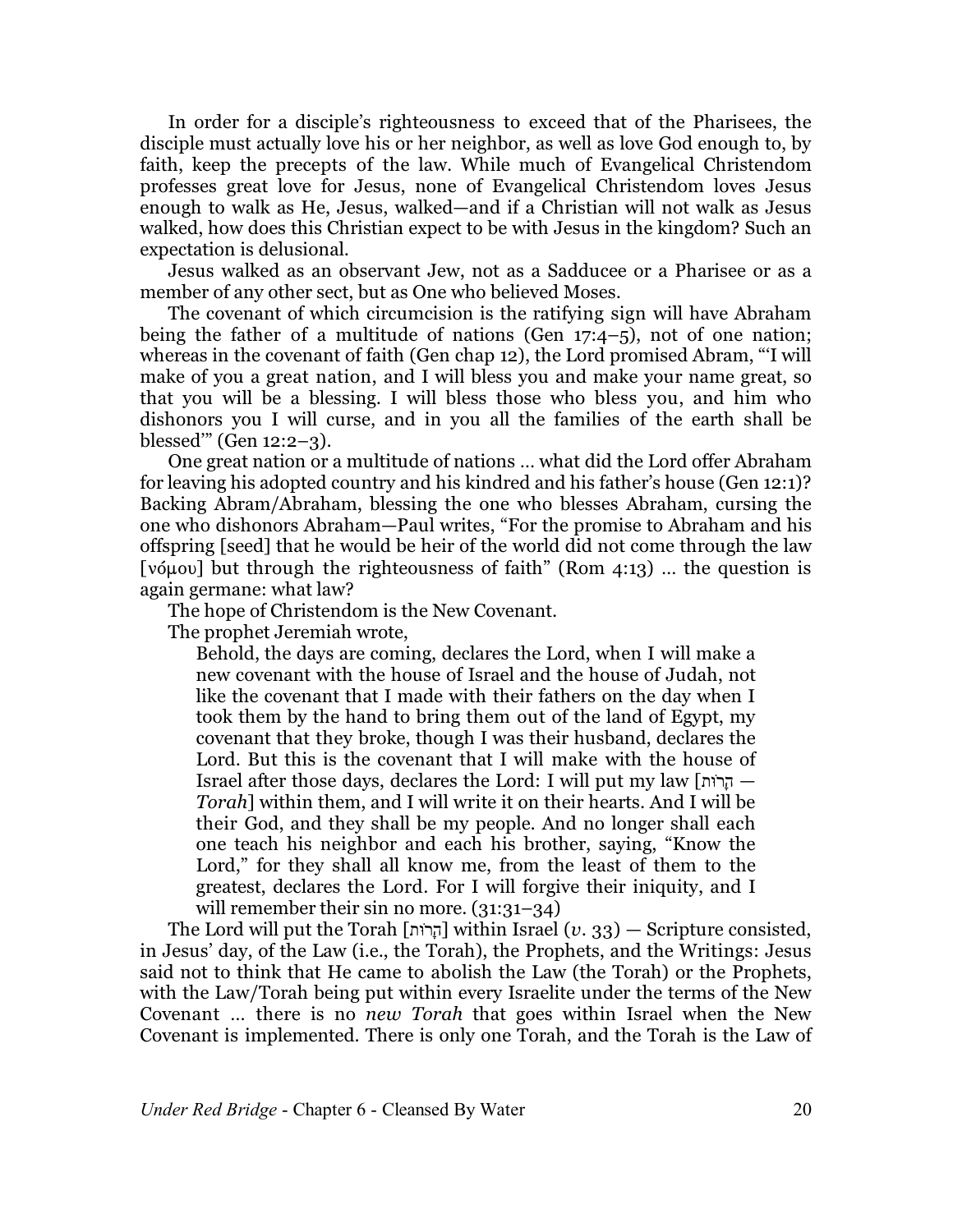Moses. And because the Torah is within Israel, every Israelite will "*Know the Lord*" and will not need to be taught to *Know the Lord* by anyone.

A person washes more than once, scrubbing daily or weekly the same places as the person's mother scrubbed when the person would fit into a washtub—and so it is when scouring away the lies of the Adversary that have polluted Christendom. The same mental territory is scrubbed more than once, for how many endtime *Christians* have read what Jeremiah recorded about the New Covenant, or what Jeremiah recorded about circumcision: "'Behold, the days are coming, declares the Lord, when I will punish all those who are circumcised merely in the flesh … all the house of Israel is uncircumcised in heart'" (9:25–26).

Again, Jesus said that unless a person believes the writings of Moses the person will not believe His words; unless the person hears Moses and the Prophets, the person will not be convinced by one who has risen from the dead (John 5:46–47; Luke 16:31). Therefore, to know the Lord; to believe the words of Jesus, a "Christian" needs to believe the writings of Moses. Yet silver Christendom ignores Moses when it isn't running from Moses, the accuser of every Israelite (John 5:45).

\*

If the seminal promise of the Prophets is placement of the Torah within the heart and mind of every person so that from Abraham will come one great nation, then how can Paul write, *For the promise to Abraham and his seed that he would be heir of the world did not come through the law but through the righteousness of faith*, if Paul's referent to "the law" was the Torah, the Law of Moses? Paul would be too easy to dismiss if Paul said that Abraham's righteousness which came by his faith was not part of the Torah—where else was the story of Abraham found when Paul wrote? Except through the Torah, how did Paul know of Abraham or of the covenants of promise made to Abraham?

An auditor assigns meaning to words; words as linguistic icons do not come with meanings neatly wrapped as if sandwiches in a backpack. Rather, since the Tower of Babel where the Lord separated sound or inscribed images (words) from linguistic objects (the bricks used to built the tower), with each family suddenly calling the bricks by an icon unique to the family, words have meant whatever their user wanted them to mean, a reality that causes theologians of all flavors enormous problems but a situation that now requires every believer to exercise faith that whatever it is the person believes is true.

The disciple who reads his or her Bible daily for inspiration, or the person who rejects the Bible as the inspired word of God, believing instead that Scripture is a collection of myths and historical stubs will use the same linguistic icons to support the person's beliefs as will the disciple who contends that keeping the precepts of law [i.e., the just requirements of the Torah] is absolutely essential if a disciple is to be one with Christ Jesus. And while communication between any two or three or "many" readers of Scripture can seem to occur, no communication actually occurs for each assigns differing linguistic objects (i.e., meanings) to the icons, making the promise to Abraham and his seed not coming through the law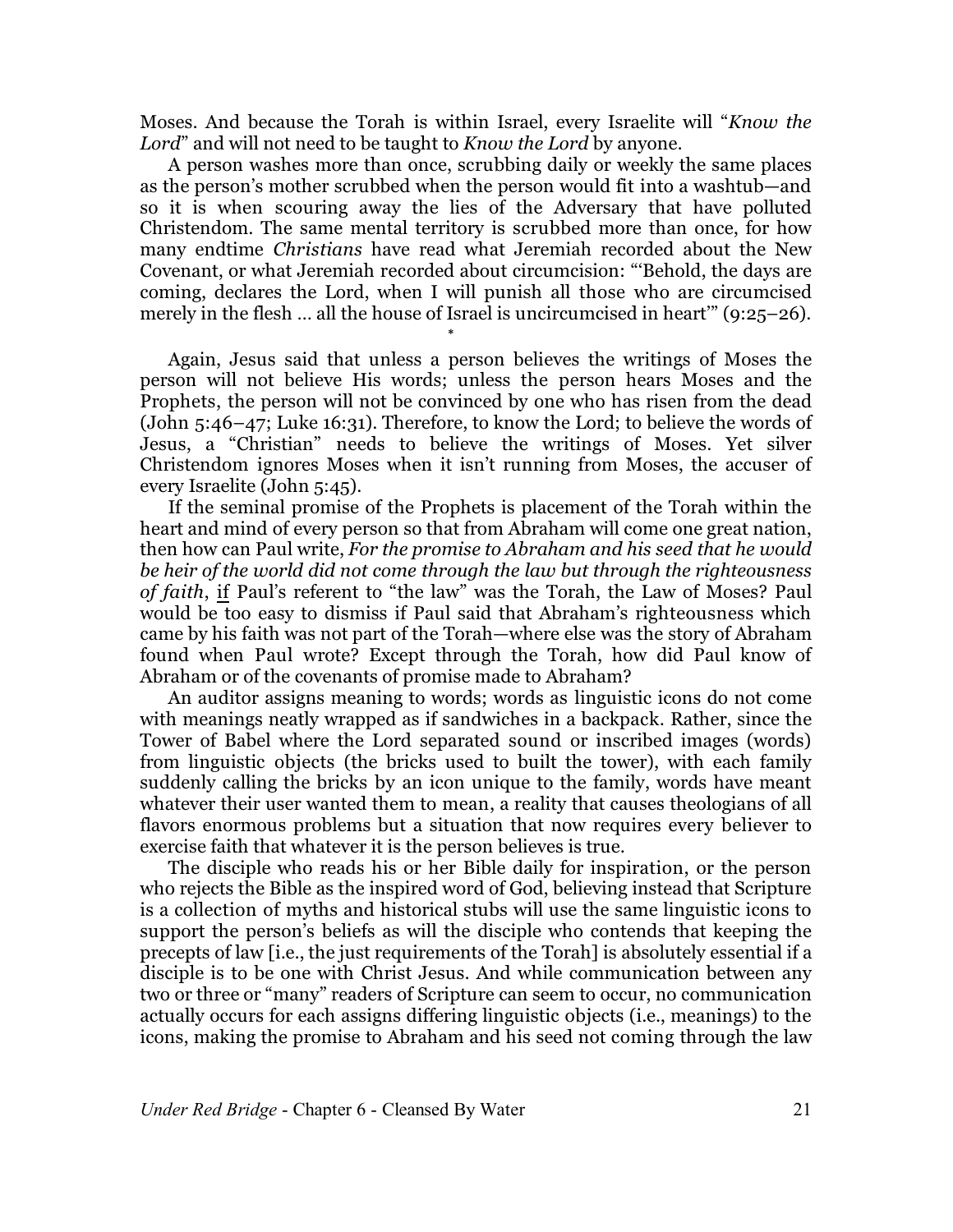but coming through the Torah, the Law of Moses, which makes no sense to the person who identifies "the law" in Paul's cited statement as "the Law of Moses."

If *the law* is the Ten Commandments, then the law has nothing to do with circumcision or with the faith Abraham had before aspiration (breath or  $\pi v \in \mathfrak{g}_{\mu\alpha}$ — /*ah*/) was added to his name, with this aspiration representing the breath of *Yah*.

The Sabbath commandment is part of the Ten Commandments, but is a commandment that stands apart from the Ten Commandments (Ex 16:28–30; 34:21). And as a stand-alone commandment delivered with receipt of manna, the Sabbath becomes a representation of Israel entering into the Promised Land prior to Israel's actual entrance. The Psalmist records the Lord saying, "'For forty years I loathed that generation and said, "They are a people who go astray in their heart, / and they have not known my ways." / Therefore I swore in my wrath, / "They shall not enter my rest" (95:10–11).

The writer of Hebrews says,

For who were those who heard and yet rebelled? Was it not all those who left Egypt led by Moses? And with whom was he provoked for forty years? Was it not with those who sinned, whose bodies fell in the wilderness? And to whom did he swear that they would not enter his rest, but to those who were disobedient? So we see that they were unable to enter because of unbelief. / Therefore, while the promise of entering his rest still stands, let us fear lest any of you should seem to have failed to reach it. For good news came to us just as to them, but the message they heard did not benefit them, because they were not united by faith with those who listened. For we who have believed enter that rest, as he has said, "As I swore in my wrath, 'They shall not enter my rest,'" although his works were finished from the foundation of the world. For he has somewhere spoken of the seventh day in this way: "And God rested on the seventh day from all his works." And again in this passage he said, "They shall not enter my rest." / Since therefore it remains for some to enter it, and those who formerly received the good news failed to enter because of disobedience, again he appoints a certain day, "Today," saying through David so long afterward, in the words already quoted, "Today, if you hear his voice, do not harden your hearts." / For if Joshua [ $Inqoo\hat{o}$ ] had given them rest, God would not have spoken of another day later on. So then, there remains a Sabbath rest for the people of God, for whoever has entered God's rest has also rested from his works as God did from his. / Let us therefore strive to enter that rest, so that no one may fall by the same sort of disobedience. (3:16–4:11)

As the Lord loathed the circumcised generation that left Egypt for forty years, He has hated those things that the Body of Christ has done for nearly two millennia in the same way that Paul hated the things that his fleshly members did. These two millennia are forty jubilees, with a jubilee year (a year of release)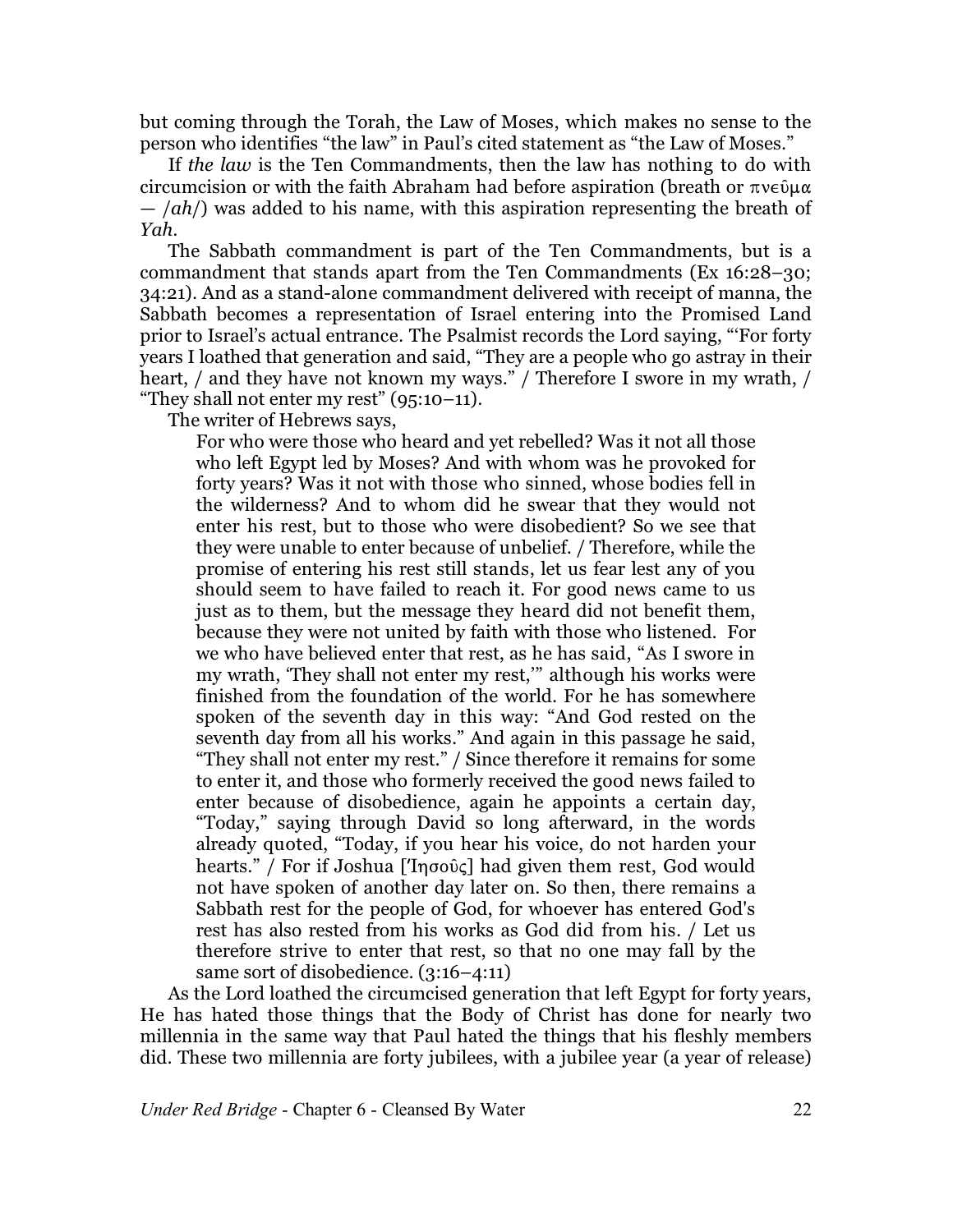equating for spiritually circumcised Israel to one year for physically circumcised Israel in the wilderness—forty years of release has been as the forty years Israel wandered in the wilderness, released from bondage to Pharaoh.

The temple of God was "released" from bondage to death when it went from being a building of lifeless stone and wood to being the Body of Christ, a house built of living stones  $(1$  Pet  $2:4-5$ ).

The generation that left sin under the cover of grace—an uncircumcised generation, spiritual Gentiles all—will perish in the wilderness, unable to enter into God's rest, typified by Sabbath observance. This generation, with surprisingly few exceptions, will not enter God's Sabbath rest: it is as if they cannot enter, for having failed to enter when the promise of entering stood they now find themselves under a delusion that precludes their entrance into Sabbath observance.

If silver Christendom cannot enter into Sabbath observance—*silver* because this form of Christianity comes from the spiritual kings of Persia, who commanded a remnant of Israel to build for these kings a house like the house of God—then the message proclaimed by Christ has not benefitted these *Christians* but has fallen on deaf ears and minds dulled by disobedience. These Christians will not enter into God's presence, for they neither follow Moses nor do they believe the Lord. Thus, they will spiritually and physically die before the Bridegroom marries the glorified Church.

There remains *a Sabbath rest* for the people of God, with the Greek icon  $\sigma \alpha \beta \beta \alpha \tau \sigma \alpha \beta \delta$ ;  $\sigma$  *sabbotismos* translated as the naming expression "a Sabbath" rest," with *sabbatismos* representing a diminutive Sabbath as in the weekly Sabbath as opposed to the Millennial rest, the 1,000 year long Sabbath rest when the Son of Man reigns over the kingdom of this world. And this passage is not hard to read nor difficult to understand. Only the person in rebellion to God denies that Christians are to keep the Sabbath—but the Sabbath is not the  $8<sup>th</sup>$  day, the day following when the promise of entering into God's rest stands (see Num  $14:40-42$ ).

If the New Covenant were in effect, the Torah would be within every Christian, written on the heart and placed in the mind. The contention of both gold Christendom (Catholicism) and silver Christendom is that the New Covenant is in effect even though no evidence is seen of the Torah being within Christians.

But—and this is what has not been well understood—the argument made by "believers who belonged to the party of the Pharisees" was that the New Covenant was in effect and that it "'was necessary to circumcise them [Gentile converts] and to order them to keep the law of Moses'" (Acts 15: 5). … Is the problem here readily apparent to everyone? If the Torah, the law of Moses, is placed within these Gentile converts, why would it be necessary to command them to keep the Law of Moses? It would only be necessary to command Gentile converts to keep the Law of Moses if the Torah was not placed within the person. So by the Pharisee converts' own argument it is evident that the New Covenant is not in effect.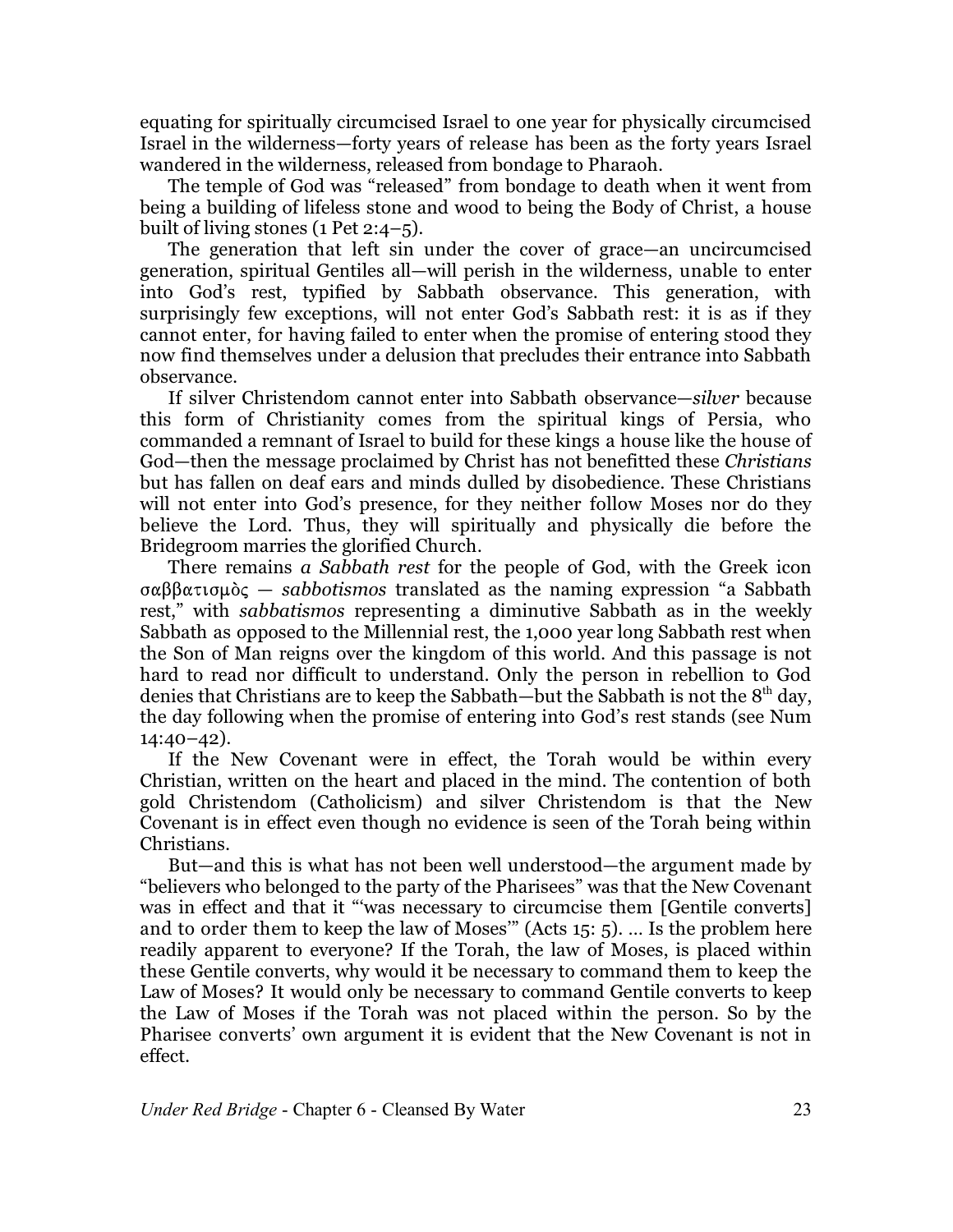Paul, however, raises the stakes: circumcision of the flesh (as opposed to circumcision of the heart) no longer has any relevance to Israel, and will not have any relevance until after the Son of Man begins His reign over humankind. Paul's argument is that a transition period exists when those Israelites who have been born of spirit dwell in a tent of flesh analogous to Israel dwelling in houses in Egypt, with the tent of flesh having no more spiritual significance than a house in Egypt.

- · It is only the occupant of the tent of flesh, or of the house in Egypt that is of Israel or is an Israelite.
	- 1. In Egypt a human being occupied a house built of adobe or timber or stone, and this human being, descended from the first Adam through Abraham, Isaac and Jacob was the Israelite.
	- 2. Since Jesus' resurrection, the new creature or self having life through receipt of the divine breath of God  $[\pi \nu \epsilon \hat{\nu} \mu \alpha \theta \epsilon \hat{\nu}]$  and descending through the last Adam, Christ Jesus, occupies a tent of flesh in this world and is *Israel*.
- · Endtime Israel is not a nation of outwardly circumcised descendants of the patriarch Jacob, but is, rather, a nation of new creatures having life in the inter-dimensional portion of the heavenly realm, these new creatures invisible in this world and discernable only by the shadows they cast.
- · Every teacher of Israel who tries to force endtime prophecies concerning *Israel* onto a physical people is false and is analogous to Korah.

The party of the Pharisees and Judaism in general did not understand what Paul taught; for according to Paul's gospel circumcision of the flesh (prior to conversion) had no more meaning than uncircumcision of the flesh; it was circumcision of the heart cleansed by faith that had significance. This does not mean, however, that if the cultural expectation for the tent of flesh is outward circumcision that an infant tent of flesh is not circumcised. After all, immediately after the Jerusalem conference Paul had Timothy circumcised so as not to cause offense (i.e., place a stumbling block) before natural Israelites when Timothy entered a synagogue (Acts 16:3).

What must be understood is that outward circumcision does not now make a person a Jew (Rom 2:28–29). What the Jerusalem Conference resolved was that the New Covenant did not then pertain to tents of flesh, but only to the invisible new creature or self born of the divine breath of God  $\lceil \pi v \epsilon v \mu \alpha \theta \epsilon v \delta \rceil$ .

Returning to pick up a theme that has escaped most of Christendom: the Sinai covenant was a marriage covenant in that the Lord "married" the nation of Israel, with Israel shedding blood by Moses casting blood on the altar, on the Book of the Covenant, and on the people (Ex 24:5–8) as a woman bleeds profusely when her hymen is broken on her wedding bed—and as the husband sheds no blood on the wedding bed, God shed no blood at Sinai. And according to this marriage covenant Israel was to "'obey my [*YHWH*] voice and keep my covenant'" (Ex19:5) as a wife is to obey her husband, a concept lost in the democratization of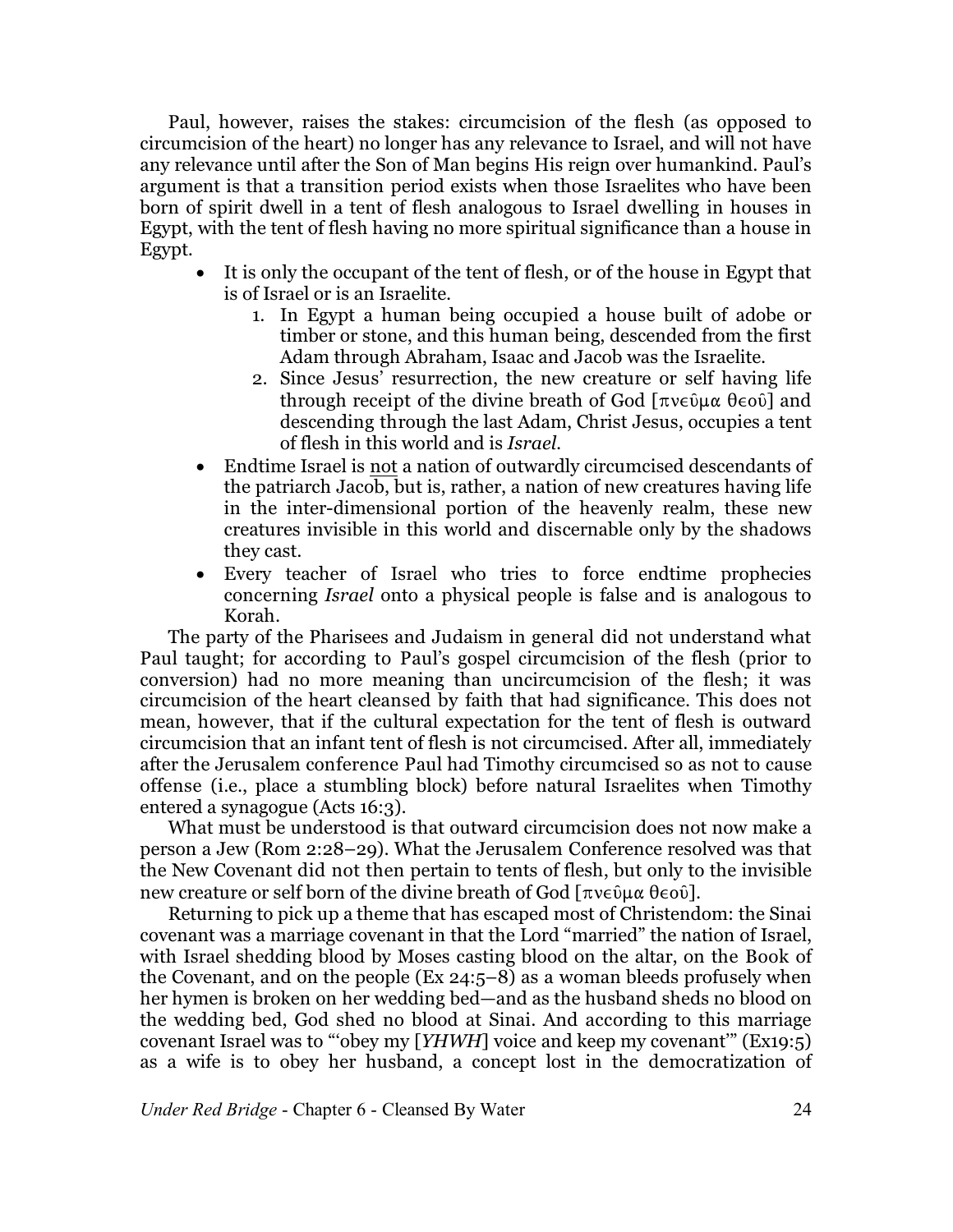Christianity. But Israel broke its wedding vows while Moses was still atop Sinai (Ex chap 32), and the sons of Levi, ordained for the service of the Lord, slew about three thousand men of Israel, with this shedding of blood ending the covenant made forty days earlier.

But Moses interceded on behave of Israel, pleading with the Lord that mercy be shown to Israel; so the Lord made a second Sinai covenant "'with you [Moses] and with Israel'" (Ex 34:27), not with Moses as the mediator of the covenant between the Lord and Israel as is the case with the Moab covenant.

- The second Sinai covenant is made with two entities,  $(1)$  Moses, and  $(2)$ Israel.
- · This second Sinai covenant gives Moses standing before the Lord equal to, or greater than Israel's standing as the firstborn son of the Lord (Ex 4:22).
- This second covenant resulted in Moses placing a veil over his face so that Israel could not see the glory of the Lord (2 Cor 3:12–18).
- · This second covenant, because of the veil over Moses' face, prevents Israel from understanding the mysteries of God, with natural Israel forming the lively shadow and type of the Christian Church.

This second Sinai covenant is not ratified by blood but by Moses entering into God's rest (a euphemistic expression for His presence) that left a shining on Moses' face (Ex 34:29) as a type and shadow of glorification. Thus, from the giving of this second Sinai covenant, Israel has been cut off from understanding the things of God, for the nation's hearts have been hardened. Only through Moses can Israel come to the Lord, and if Israel truly believed the writings of Moses the nation would have/will hear the voice of Jesus.

Again, every covenant ratified by the shedding of blood is an earthly thing and the shadow of a heavenly covenant ratified by better promises (Heb 9:23). The shining of Moses' face as a type of the promise of glorification is a better thing than physically being the holy nation of the Lord.

The argument by converted Pharisees that Gentile converts be commanded to keep the Law of Moses disclosed their failure to understand that receipt of the Holy Spirit was receipt of a second breath of life, receipt of life that was not of this world, that was of heaven, having come from heaven as Jesus came from heaven … with the giving of the Holy Spirit, Israel ceased to be a physical nation like other physical nations, all ruled by human kings or princes. Israel became a nation composed entirely of the new creatures born of spirit as sons of God; it returned to being as Israel was when *Israel* was a nation of twelve tribes ruled by the Lord.

There along Salmon River, seeing that old man taking his Saturday night bath in a washtub in his front room, I never imagined the experiences through which I was living would form a shadow and copy of my spiritual maturation as the natural nation of Israel formed a shadow and copy of the spiritually circumcised nation of Israel. Paul said that disciples, individually and collectively, formed the Body of Christ, which leads to the juxtaposition that as Paul in his inner self hated the things that his body did (Rom 7:15), Christ Jesus hates the things that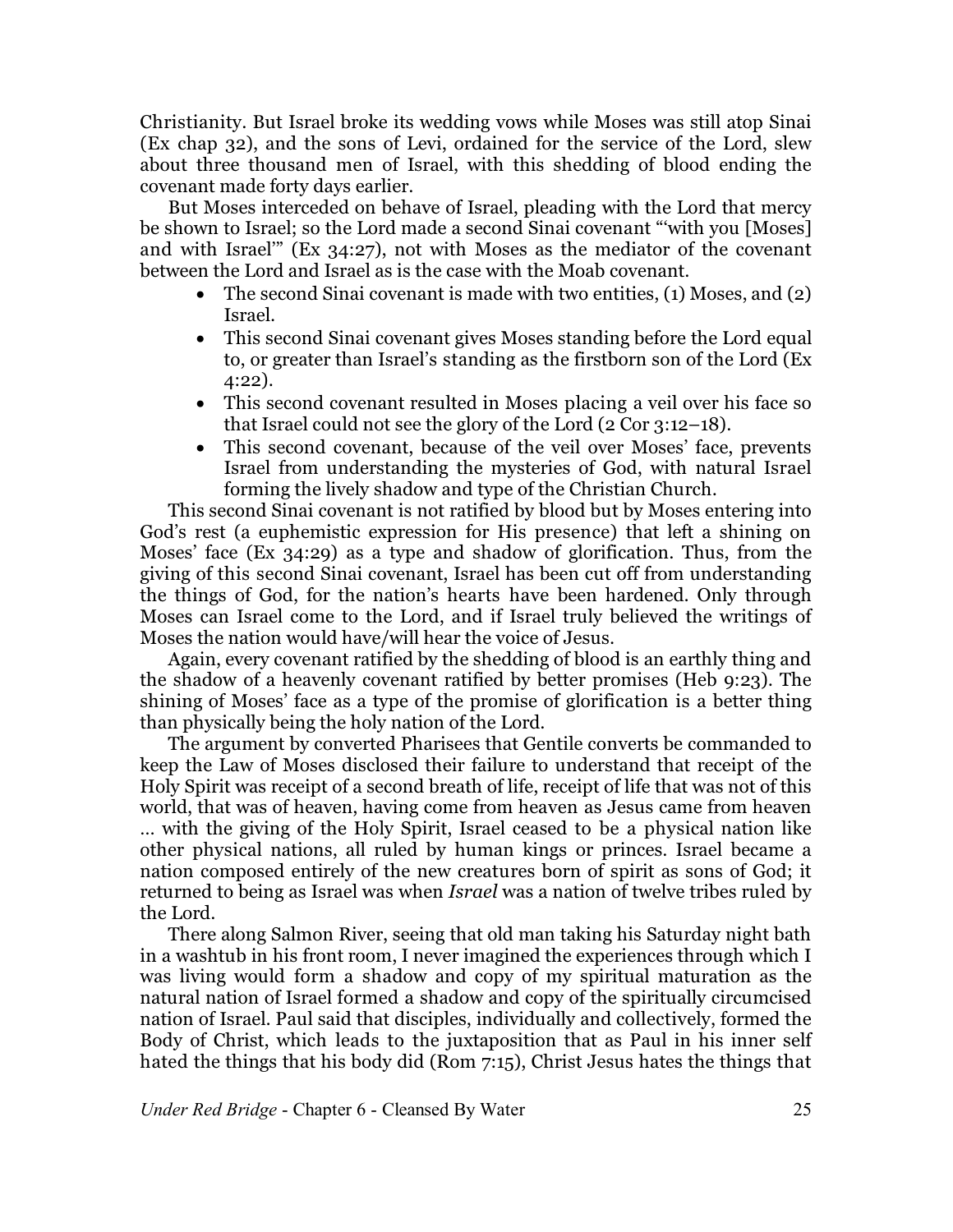His Body does, something that I well understand after being a part of that Body for nearly forty years. I am not pleased with many things I have done … in 1979, the year I began writing and seven years after being drafted into the Body of Christ, much was preached about the *train having jumped the tracks*, the "train" being the Church. I was in Dutch Harbor when I began writing. It was December; I was fishing king crab. I wouldn't eat a crab, but I was catching them for a market I didn't create and which would exist if I didn't sell a single crab; so I justified what I was doing for I had to make a living somehow, and there wasn't then a market for cod at Dutch. Yet as I listened to that one refrain, *the train has jumped its tracks*, over and over again, I knew it was true. I had jumped the tracks, and so had everyone else I knew who was part of the Body of Christ. In some way, or in many ways, none of us were where we belonged. All of us were doing things that Christ Jesus had to hate. Only His patience prevented all of us from being wiped out as Israel in the wilderness, except for Joshua and Caleb, died to a man.

But now seven years after being drafted to reread prophecy, what I see (what is readily apparent) is that Israel did die in the wilderness of sin, that it will be the children of the nation that left sin who will enter into glory. And most of these children are spiritually uncircumcised today. They are not in Sabbath services anywhere.

Abraham through his seed, one in number according to Paul, would father one great nation that consists of everyone born of spirit: the man Jesus, receiving spiritual life via receipt of the divine breath of the Father (Matt 3:16) as the first Adam received the breath of life from *Elohim* [singular in usage], becomes the common ancestor of every son of God initially domiciled in a tent of flesh. One great people come from Christ Jesus as one people has come from the first Adam. But as the one people who came through Adam and through his seed Seth have become many nations, some great, some small, the one people who come from the man Jesus will also become the multitude of nations promised to Abraham when Abraham had aspiration as the representation of receiving the Holy Spirit added to his name, thereby making the visible things of this world [i.e., the nations of this world] the shadow and copy of the invisible things of God.

The multitude of nations that are to come from Abraham are nations that would not have come from Abram (before aspiration is added to his name), for from Abram comes one nation, a single great nation, not a multitude of nations. This one nation comes through Abram's seed, the man Jesus of Nazareth, according to Paul, thereby making Jesus the last Adam, a concept about which Christendom has heard much and has understood little; for despite what the conspiracy theorists suggest, Jesus left no physical offspring. He fathered no child. From Jesus could come no physical offspring for Abram, but with the inclusion of aspiration in Abram's name, transforming his name to Abr*ah*am, a multitude of nations come through the glorified Christ Jesus.

But none of the above can be understood unless the Torah is placed within the person.